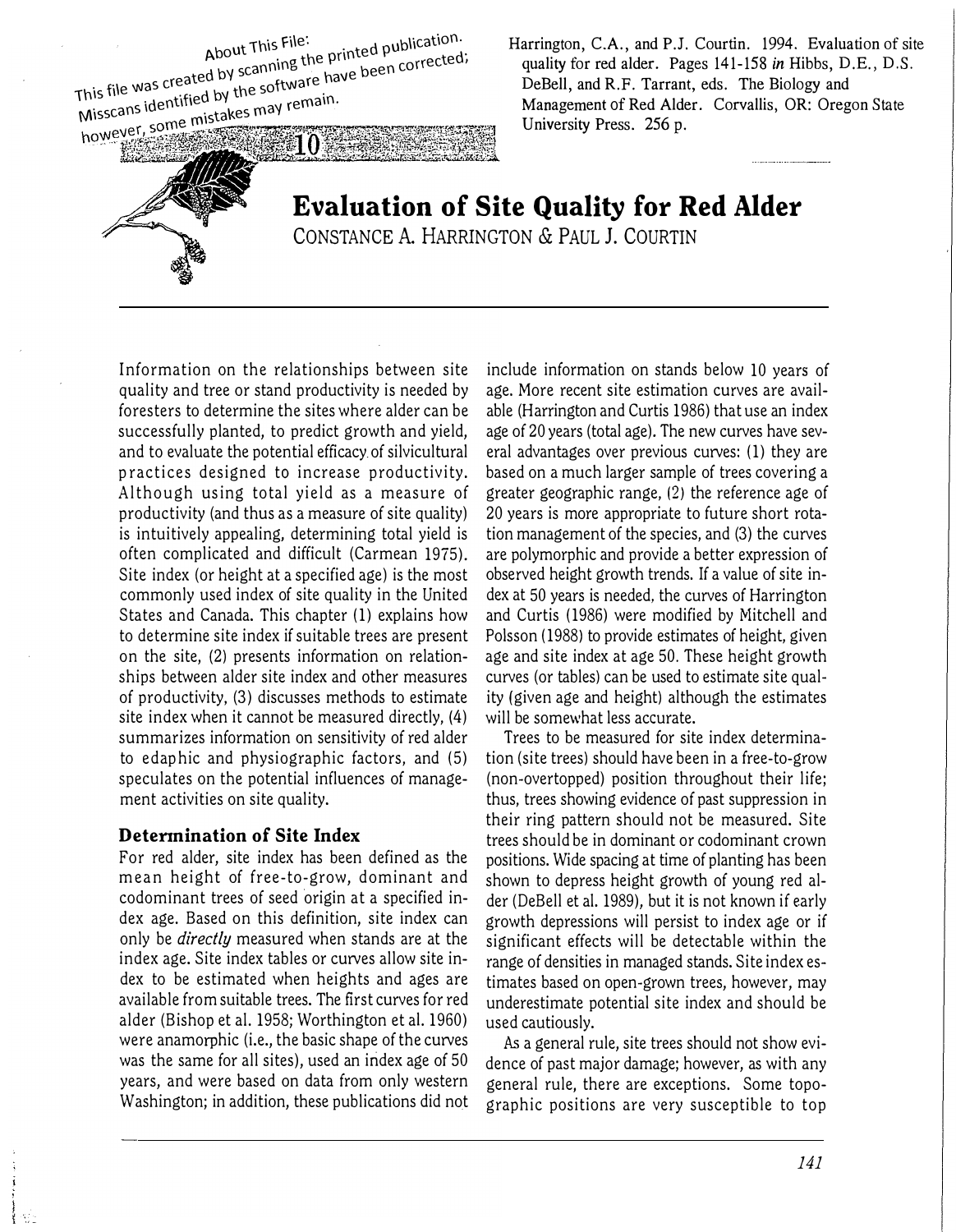damage and may have several episodes of top breakage during a rotation; such positions would include areas where high winds occur (e.g., ridge tops, near mountain passes, by the ocean), or areas that receive wet snow or ice storms. On these sites it may not be possible to select trees that do not exhibit some past top damage. Site index values can be estimated for such sites by using damaged site trees; however, we would expect these estimates to be poorer predictors of (i.e., more poorly correlated with) other measures of site quality than will occur for sites without top damage.

Site index estimates should be based on a minimum of four trees per plot; more are desirable if plot size permits (Curtis 1983). Trees to be measured should represent the area to be sampled; that is, they should be well distributed throughout the plot (Curtis 1983). The greatest uniformity in site index estimates among individual trees occurs when the area is stratified based on site conditions and each stratum (e.g., upper, mid and lower slope positions) is sampled separately. The need for such stratification depends on what uses will be made of the estimate. For example, if future management activities (such as determining rotation length or thinning regimes) will vary based on differences in site index of 2 to 3 m, then areas on the ground should be stratified so that differences of that magnitude are detectable. On the other hand, if management activities will not change unless site index values differ by 10 m, then little stratification is needed. The need for stratification should also consider practical matter, such as what is the smallest area that it is feasible to manage?

Site index estimates will be most accurate when stand age is within  $\pm$  10 years of the index age. Estimates are very unreliable for stands below age 5 and become increasing less reliable at older ages. In addition, almost no information beyond age 65 was used in developing the site index curves of Worthington et a!. (1960) or Harrington and Curtis (1986).

Unless total age is known (e.g., from stand records), age will commonly be determined by boring at breast height (1.3 m), then adding a correction factor. Harrington and Curtis (1986) recommended a two- or three-year correction factor for the poorest sites ( $SI_{20}$  < 15 m), a one-year correction factor for average sites ( $SI<sub>20</sub>$  15 to 25 m), and no correction factor for the best sites ( $SI<sub>20</sub>$ ) 25 m). These recommendations should be modified if local experience indicates other values are more appropriate.

Red alder is a diffuse-porous species; thus, to obtain accurate counts of annual rings, more care is needed in preparing and examining the increment cores or cross sections from red alder than those from temperate-zone conifers or ring-porous hardwoods. Newton and Cole (Chapter 7) refer to unpublished data on alder trees approximately 106 years old that had missing or incomplete rings; however, there is no evidence that missing rings reduce the accuracy of site index estimates for stands within the age range (tree age  $<$  70 years) used in constructing the available red alder site index curves. DeBell et a!. (1978) found few abnormal rings (false, partial, or missing) in cross sections from red alder trees ages 29 to 88, especially when sections were examined from breast height rather than root collar locations. They concluded that counts made carefully on increment cores extracted at breast height should provide a reliable assessment of age. They recommended making a smooth razor cut along one or two sides of the freshly extracted core, then counting the rings when the ring boundary darkens (the darkening is caused by oxidation of phenols and occurs in less than 30 minutes).

# Relationships Among Measures of Site Productivity

It has long been recognized by mensurationists that many of the stand characteristics used to describe tree stands are interrelated. Thus, mature stands on highly productive sites have fairly high values for site index, basal area, and volume production (if the stands have not been thinned or if the basal area or volume removed in the thinning has been accounted for in some manner) and mature stands on sites of low productivity have correspondingly low values for site index, basal area, and volume production. Many land managers would like to know the current or predicted future wood volume of red alder stands without having to directly measure it. Unfortunately, volume equations for red alder are limited. Chambers (1983) developed pre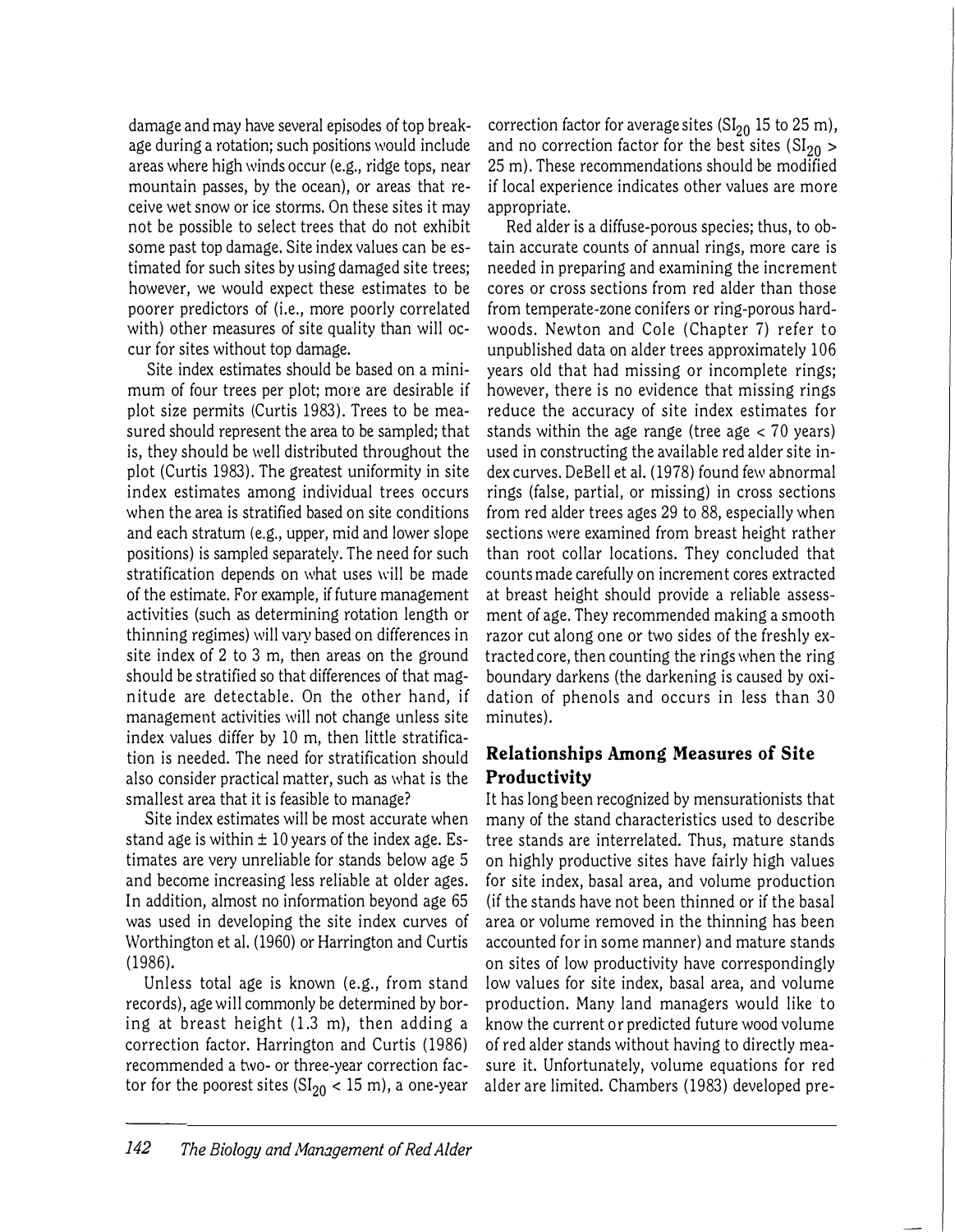dictions for unmanaged red alder stands; these predictions are based on percentage of normal basal area, site index and age, or site index, observed basal area, and average diameter. Earlier tables for normal (i.e., well-stocked) stands predicted basal area or cubic volume as a function of site index and age (Worthington et al. 1960).

We examined the relationships among several stand descriptors by using our unpublished data from naturally regenerated, unmanaged red alder stands in western Oregon, Washington, and British Columbia. Table 1 presents pair-wise correlation coefficients for those stands. For these standsmany of which were less than 35 years—site index was poorly correlated with total basal area or total stand stem volume but was significantly correlated  $(R = 0.61, p = 0.0001)$  with mean annual increment of stem volume (mai). A linear regression equation with site index, age, and basal area accounted for 90 percent of the variation in mai.

#### Other Methods for Estimation of Site Index

When no suitable red alder site trees are present, there are several methods that can be used to estimate site index for red alder. The most commonly used methods involve known relationships between alder site index and (a) soil series, soil mapping unit, or soil classification information, (b) site index or other site quality measures for another species, (c) mathematical or biologically based site prediction models, or (d) British Columbian biogeoclimatic zones and related nutrient and moisture regimes. Each of these methods has advantages and disadvantages. The method chosen for a specific situation is probably more dependent on what information is available (and thus, which methods could be used) and which method has been adopted for a given region than on the theoretical advantages and disadvantages of a specific method. Users should be aware, however, of the relative merits of each method.

#### Estimation Based on Soil Series or Taxonomic Classification

A frustration commonly expressed by foresters is that all categories of soil taxonomy-from soil order down to soil series-seem to encompass a wide

Table 1. Pair-wise correlations between stand statistics for unmanaged red alder stands in western Oregon, Washington, and British Columbia ( $n = 64$ ). Age = mean age of site trees,  $SI_{20}$  = site index at base-age 20, BA = basal area, Vol = total stem volume (based on Snell and Little, 1983), MAI = Vol  $\div$  Age. (Correlation coefficients  $\geq 0.24$  significant at  $p = 0.05$ ).

|     | Age  | Si <sub>20</sub> | BA      | Vol  | MAI     |
|-----|------|------------------|---------|------|---------|
| Age | 1.00 | $-0.45$          | 0.53    | 0.60 | $-0.40$ |
| SI  |      | 1.00             | $-0.13$ | 0.09 | 0.61    |
| BA  |      |                  | 1.00    | 0.91 | 0.45    |
| Vol |      |                  |         | 1.00 | 0.47    |
| MAI |      |                  |         |      | 1.00    |

range of site quality. Thus, the question has been raised, "What useful information can be gained by knowing the soil series or other level of classification information for a site?" The answer is, "A little or a lot, depending on what is known and how the information is used." No one piece of soil-site information (e.g., soil order, soil series, slope position, texture of the A horizon) will ever provide foresters with accurate estimates of site quality for a wide range of sites. Combining several pieces, though, can often be effective. We may not have enough information to "complete the puzzle," but often when we fill in some of the pieces, we can see enough of the picture to make a good guess at the result.

Information on site index for red alder on specific soils is limited. Only a fraction of the potential soil series have been examined for alder site relations and the information we have is restricted in terms of geographic spread and soil conditions. In addition, none of these soil series have been subdivided into phases based on characteristics specifically selected to reduce the variability in red alder site index within phases. Many existing or potential alder sites in western Washington and Oregon, however, have been soil surveyed and the resulting soil mapping units or soil series have been classified using the U.S. system (Soil Survey Staff 1975). We present the available soil-site index information within this taxonomic framework in the hope that it will enable managers to make inferences about soils with similar classifications. The relationship between Canadian taxonomy and red alder site productivity is also discussed below.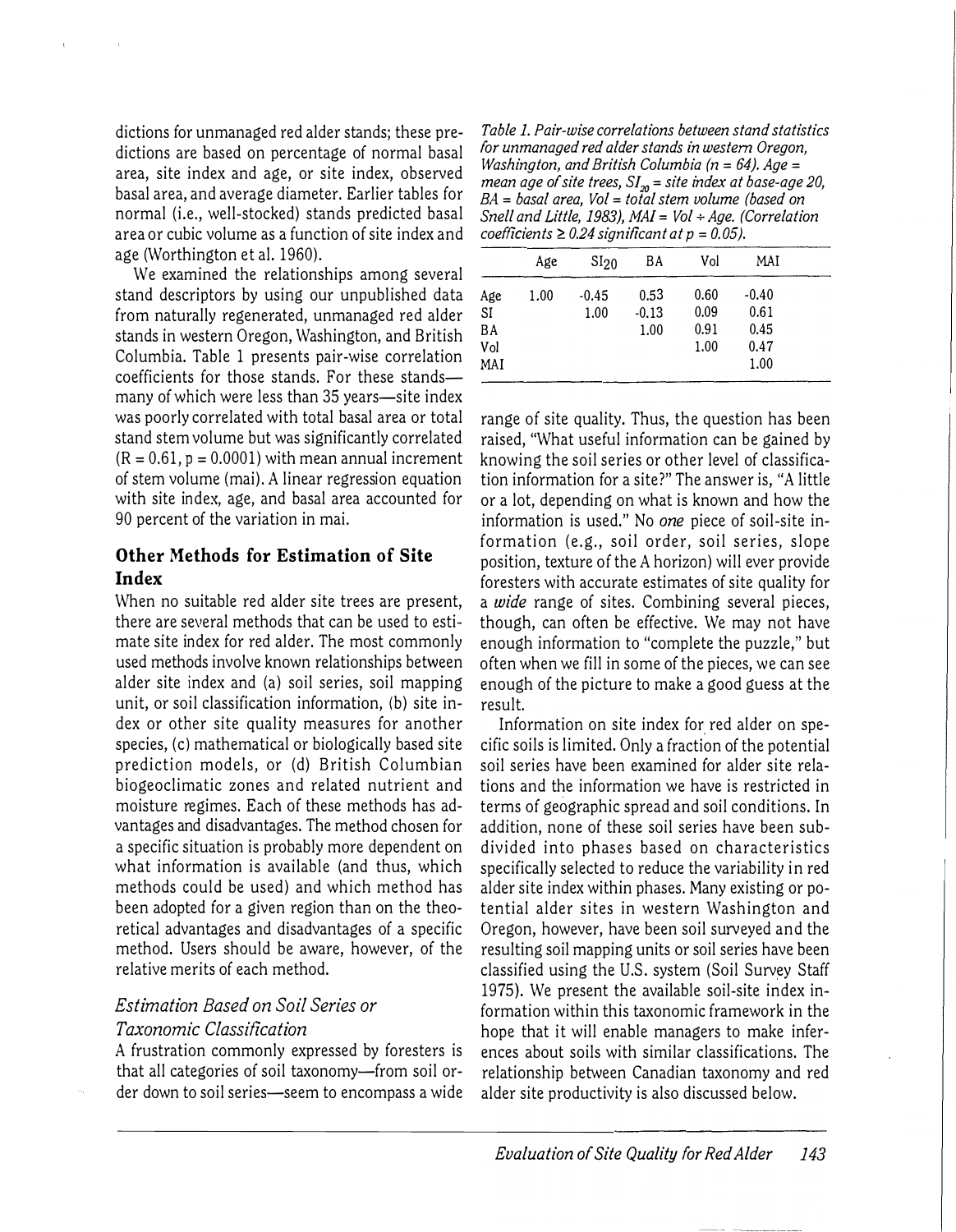The following discussion assumes that the soil series or taxonomic classification available for a specific site is accurate. Users should be aware, however, that soil information presented on a map will not be correct for all sites. This occurs because it is not practical to determine or to map all existing soil units. If it is important to know that the mapped soil information is correct, users should verify that the profile description associated with the mapped soil unit is consistent with the soil profile on the site.

We summarized information from soil-site plots for which both red alder site index and soil classification were known. This 200-plot data base was collected by us (Pacific Northwest Research Station and British Columbia Ministry of Forests) or by

other organizations (the former Crown Zellerbach Corporation, USDA Soil Conservation Service, and the Washington State Department of Natural Resources). The following discussion emphasizes the maximum site index values for each classification unit. This approach has been useful in organizing other types of soil-site data (e.g., Harrington 1991). Emphasizing the maximum values helps screen out the negative effects of factors which are not part of the classification system (and may not occur equally across all classification units).

The first level of classification in U.S. soil taxonomy is soil order; the orders are based on pedogenesis (i.e., soil-forming processes as indicated by presence or absence of major diagnostic horizons). Seven of the eleven soil orders were rep-



Figure 1. Relationship between red alder site index (base-age 20 years) and soil order for stands in western Oregon, Washington, and British Columbia. Data collected by the authors or from the USDA Soil Conservation Service Soil-Woodland data base. Soil-site index information collected in British Columbia was classified to soil order based on the U.S. system.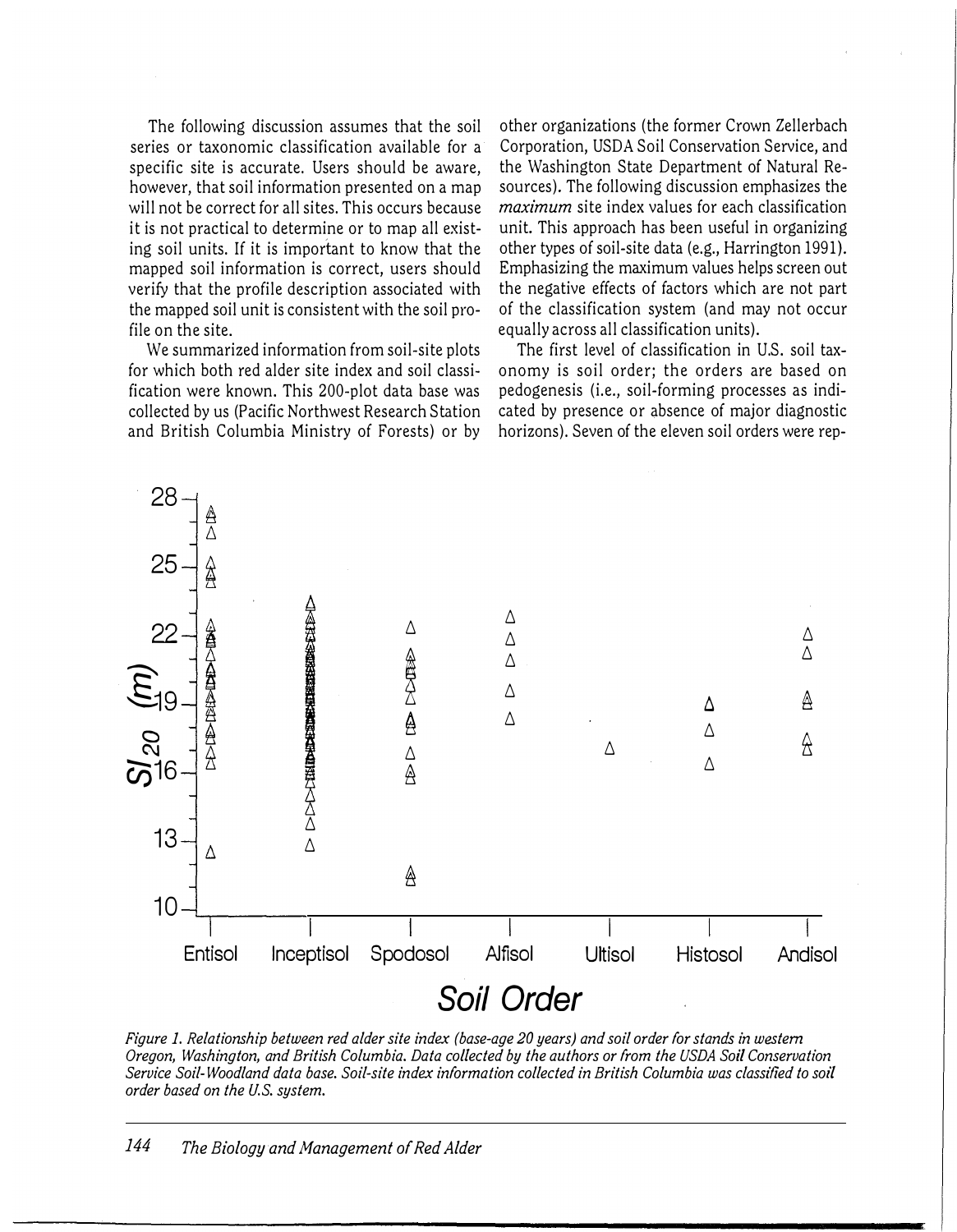resented in the data (Fig. 1, plots from British Columbia were classified to soil order in the U.S. system for this figure). Most of the soils were Entisols or Inceptisols, but four other orders were also represented with 4 to 17 plots. Site quality information is summarized below by order. When available, information is also presented for other levels of classification (suborders, great groups, and subgroups). Site index information for red alder by soil series (or other level of classification) is presented in Table 2 (U.S. information only).

Entisols have little or no evidence of development of pedogenic horizons. All red alder stands sampled on Entisols were on stream terraces or in flood plains. The highest  $Sl_{20}$  values (> 27 m) were on Entisols but the order encompasses soils with a wide range in productivity (Fig. 1). The best great groups (maximum values for  $SI_{20} \geq 24$  m) were Fluvaquents (Typic or Mollie) or Udifluvents with friable or very friable surface horizons containing little or no rock or gravel, and loamy or clayey textures. Xeropsamments (drier, sandy soils) were less productive.

Inceptisols are immature soils with few diagnostic features. Over half of the soils with alder soil-site information are in this order; five suborders are represented-Andepts, Aquepts, Ochrepts, Tropepts, and Umbrepts. lnceptisols are found in all slope positions and cover a wide range in site quality. The highest  $SI<sub>20</sub>$  values for Inceptisols represented good sites (23 to 24 m) but were about 3.5 meters less than the highest values for Entisols.

Some of the highest  $Sl_{20}$  values for Inceptisols are in the Andept suborder (Typic Dystrandepts). The best Andept sites ( $SI_{20} > 23$  m) are at low elevations, are on flat land or gentle slopes, and have little gravel or rock in surface horizons.

The Ochrept suborder includes a wide range in  $\mathrm{SI}_{20}$ . The best Ochrepts ( $\mathrm{SI}_{20}$  > 23 m) are at low elevations, have good rooting volume, are not coarse-textured, and do not contain much gravel or rock. For Durochrepts and Fragiochrepts, the depth to the duripan or fragipan is an important factor influencing site index. For Dystrochrepts and Xerochrepts, the Andie or Aquic subgroups are the most favorable for alder growth. Soils classified as loamy (e.g., fine-silty or coarse-loamy) or medial (amorphous but feels loamy) are more favorable than those classified as skeletal (having 35 percent or more rock fragments}.

Umbrepts also include a substantial range in alder-site quality. The poorest sites have low rooting volume (Fragiumbrepts with shallow fragipans or soils with shallow phases) or frigid temperature regimes. The best sites (SI $_{20}$  > 22 m) are Typic or Andie Haplumbrepts with loamy or medial textures and mesic temperature regimes. Within a series, elevation and slope are generally important factors influencing alder site quality.

Aquepts are found on stream terraces, in depressional areas, and on gentle slopes. Shallow Placaquepts (plac = thin pan) and Haplaquepts are less productive than Humaquepts. The poorest Humaquepts have firm horizons at fairly shallow depths, sandy A horizons, and are on southerly aspects.

Tropepts are only represented in the data by Typic and Andie Humitropepts (two series). Values for  $SI_{20}$  were low to moderate, but the data were too limited to form any conclusions.

----------------·" Spodosols have a horizon in which organic matter and aluminum have accumulated. Many people assume that all Spodosols have a thick leached horizon and low productivity, but those assumptions are not necessarily true. Typic or Aqualfic Haplorthods can have  $SI_{20}$  values  $\geq 21$  m. Other Haplorthods can also have moderate  $SI_{20}$  values if soil textures are not sandy or skeletal. Information on alder productivity on other great groups is limited; however, great groups with fragipans, placic horizons (thin pans), frigid temperature regimes, or thick leached layers are less productive than great groups without those features.

Alfisols have a light-colored (ochric) surface, a clayey horizon, and high base status. Information on alder site quality is limited, but measured  $SI<sub>20</sub>$ values ranged from low to above average. Maximum  $\mathrm{SI}_{20}$  was 23 m (Ultic Haploxeralf).

Ultisols are geologically old, weathered soils with low base status. Only one plot with site index information was classified as an Ultisol. The site index for that plot was low  $(SI_{20} = 17.2 \text{ m})$ ; although other Ultisols may have higher productivity than this plot, most soils in this order would have below-average productivity.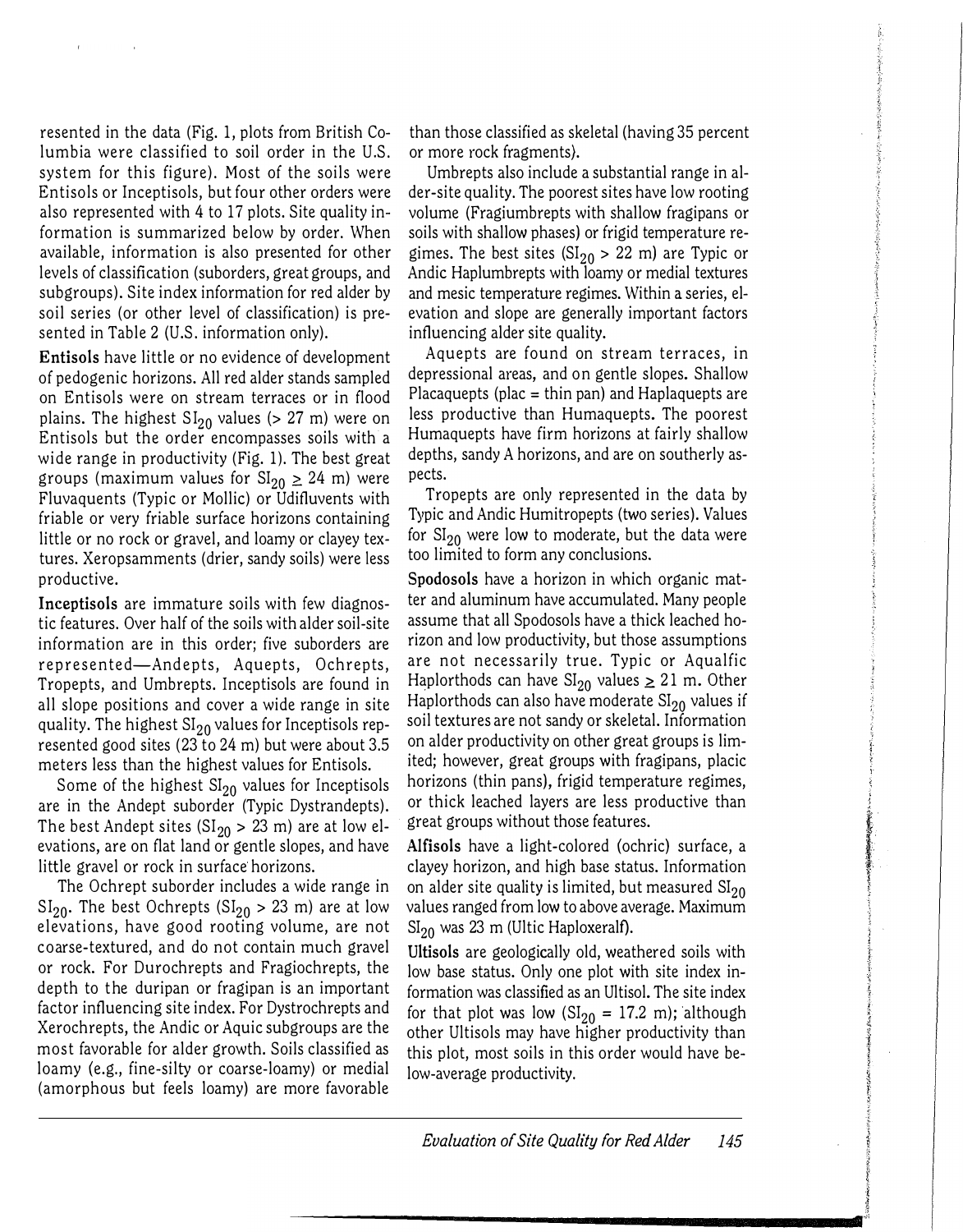Table 2. Site index information for red alder in western Washington and Oregon by soil classification. Within each soil order soils are listed by the maximum site index value for the series. Soils with three or more site index plots are indicated by an asterisk.

| Soil order and other classification information                          | Max. $\mathrm{SI}_{20}$ (m) |
|--------------------------------------------------------------------------|-----------------------------|
| Entisols                                                                 |                             |
| Udifluvents (without additional classification information)              | 27.6*                       |
| Rennie: fine, montmorillonitic, nonacid, mesic Mollic Fluvaquent         | $27.4*$                     |
| Nuby: fine-silty, mixed, acid, mesic Typic Fluvaquent                    | $26.7*$                     |
| Coquille: fine-silty, mixed, acid, mesic Typic Fluvaquent                | 25.4                        |
| Hoh: coarse-loamy, mixed, acid, mesic Typic Udifluvent                   | 24.8                        |
| Puget: fine-silty, mixed, nonacid, mesic Aeric Fluvaquent                | 22.6                        |
| Juno: sandy-skeletal, mixed, mesic Typic Udifluvent                      | 22.0                        |
| Ocosta: fine, mixed, acid, mesic Typic Fluvaquent                        | 21.3                        |
| Pilchuck: mixed, mesic Dystric Xeropsamment                              | 19.5                        |
| Humptulips: coarse-loamy over sandy/sandy skeletal, mixed, nonacid,      |                             |
| mesic Typic Udifluvent                                                   | 19.0                        |
| Inceptisols                                                              |                             |
| Cathcart: medial, mesic Andic Xerochrept                                 | 23.9                        |
| Cloquallum: fine-silty, mixed, mesic Aquic Dystrochrept                  | 23.7                        |
| Mues: medial over loamy-skeletal, mixed, isomesic Typic Dystrandept      | 23.6                        |
| Montesa: coarse-loamy, mixed, mesic Aquic Dystrochrept                   | $23.0*$                     |
| Bear Prairie: medial, mesic Typic Dystrandept                            | $22.7*$                     |
| Blethen: medial-skeletal, mesic Andic Xerochrept                         | 22.7                        |
| Alderwood: loamy-skeletal, mixed, mesic Dystric Entic Durochrept         | $22.7*$                     |
| Aabab: fine-silty, mixed, mesic Aquic Dystrochrept                       | $22.7*$                     |
| Bunker: medial, mesic Andic Haplumbrept                                  | 22.5                        |
| Rinearson: fine-silty, mixed, mesic Typic Haplumbrept                    | $22.3*$                     |
| Ohop: loamy-skeletal, mixed, frigid Aquic Dystrochrept                   | 22.3                        |
| Queets: medial, mesic Andic Dystrochrept                                 | $22.2*$                     |
| Yelm: medial, mesic Aquic Dystric Xerochrept                             | 22.2                        |
| Templeton: medial, mesic Andic Haplumbrept                               | $21.7*$                     |
| Stimson: fine-silty, mixed, acid, mesic Typic Humaquept                  | $21.5*$                     |
| Everett: sandy-skeletal, mixed, mesic Dystric Xerochrept                 | 21.4                        |
| Skamo: medial, mesic Andic Haplumbrept                                   | $21.3*$                     |
| Zenker: medial, mesic Andic Haplumbrept                                  | 21.2                        |
| Nestucca: fine-silty, mixed, acid, mesic Fluvaquentic Humaquept          | 20.9                        |
| Tealwhit: fine, mixed, acid, mesic Aeric Haplaquept                      | 20.4                        |
| Arta: medial, mesic Andic Haplumbrept                                    | $20.3*$                     |
| Cathlamet: medial, mesic Andic Haplumbrept                               | 19.9                        |
| Skipanon: fine-loamy, mixed, isomesic Andic Humitropept                  | 19.7                        |
| Cinebar: medial, mesic Typic Dystrandept                                 | 19.5                        |
| Mt. Baker NF MU 22: coarse-silty, mixed, mesic Fragiumbrept              | 19.1                        |
|                                                                          | 19.1                        |
| Siuslaw NF MU 22: fine-silty, mixed, mesic Typic Dystrochrept            | 19.1                        |
| Glohm: fine-silty, mixed, mesic Typic Fragiochrept                       |                             |
| Ecola: fine-silty, mixed, mesic Andic Haplumbrept                        | 19.0                        |
| Wishkah: fine, mixed, mesic Aquic Dystrochrept                           | $18.3*$                     |
| Mt. Baker NF MU 34: fine, mixed, slowly permeable Andic Haplumbrept 18.0 |                             |
| Newaukum: medial, mesic Typic Dystrandept                                | 17.6                        |
| Nemah: fine, mixed, acid, mesic Humic Haplaquept                         | 17.4                        |
| Grindbrook: fine-silty, mixed, isomesic Typic Humitropept                | 16.7                        |
| Molalla: fine-loamy, mixed, mesic Typic Haplumbrept                      | 16.4                        |
| Boistfort: medial, mesic Andic Haplumbrept                               | 16.2                        |
| Halbert: loamy, mixed, acid, mesic, shallow Histic Placaquept            | 16.1                        |
| Wilhoit: medial, frigid Andic Haplumbrept                                | 13.0                        |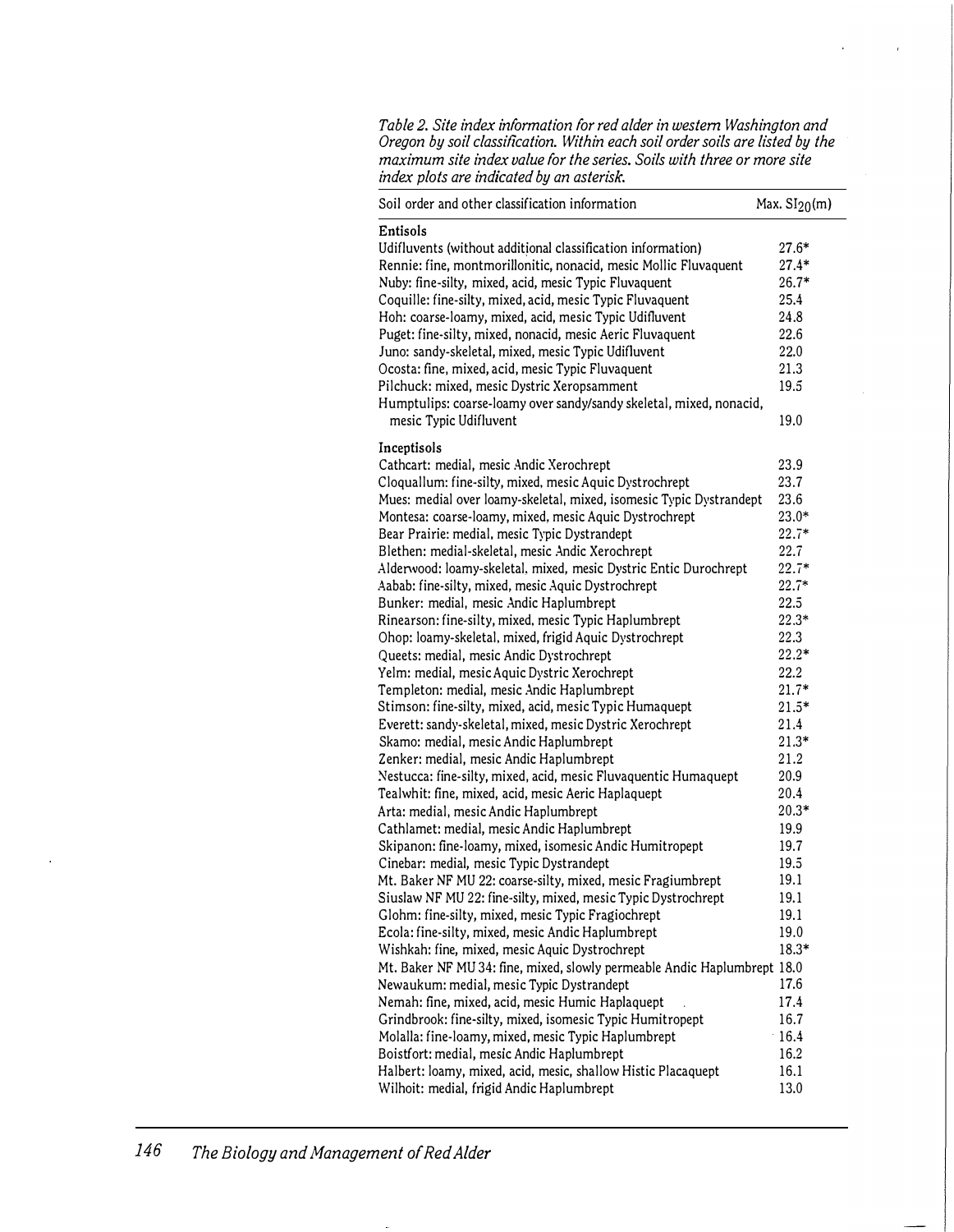Table 2 continued.

| Soil order and other classification information                                                                                                                                                                                                                                 | Max. $\mathrm{SI}_{20}(m)$              |
|---------------------------------------------------------------------------------------------------------------------------------------------------------------------------------------------------------------------------------------------------------------------------------|-----------------------------------------|
| Spodosols<br>Sehome: coarse-loamy, mixed, mesic Typic Haplorthod<br>Skipopa: fine, mixed, mesic Aqualfic Haplorthod<br>Yaquina: sandy, mixed, mesic Aquic Haplorthod<br>Solduc: medial-skeletal, mesic Humic Haplorthod<br>Mt. Baker NF MU 81: coarse-loamy, mixed Typic Ferrod | 22.5<br>$21.3*$<br>19.9<br>18.5<br>18.1 |
| <b>Alfisols</b><br>Melbourne: fine, mixed, mesic Ultic Haploxeralf<br>Bow: fine, mixed, mesic Aeric Glossaqualf                                                                                                                                                                 | $23.0*$<br>18.5                         |
| <b>Ultisols</b><br>Mayger: clayey, mixed, mesic Aquic Haplohumult                                                                                                                                                                                                               | 17.2                                    |
| Histosols<br>Mukilteo: dysic, mesic Typic Medihemist<br>Fluvaquentic Borohemist                                                                                                                                                                                                 | $19.2*$<br>16.5                         |
| Andisols<br>Hemcross: medial, mixed, mesic Alic Hapludand<br>Necanicum: medial-skeletal, isomesic Alic Fulvudand<br>Klistan: medial-skeletal, mesic Alic Hapludand<br>Klootchie: medial, isomesic Alic Fulvudand                                                                | 21.4<br>20.6<br>19.2<br>17.8            |

Histosols are organic soils; most are saturated or nearly saturated with water most of the year. Productivity for alder is below average on Hemists (maximum  $SI_{20} = 19.2$  m); no information is available for other suborders.

Andisols are derived from volcanic materials. Several series formerly classified as Andepts are now Udands. Alic Fulvudands and Alic Hapludands have average to above-average values for  $SI_{20}$  (maximum  $SI<sub>20</sub> = 21.4$  m). Medial textures, gentle slopes, and low elevations are more favorable than medial-skeletal textures, steep slopes, and higher elevations.

Canadian taxonomy. In British Columbia there has never been an attempt to correlate categories of the Canadian System of Soil Taxonomy (Agriculture Canada 1987) and forest productivity. If there had been such an attempt, it would likely have resulted in poor relationships. Like the U.S. system, the Canadian system stresses pedogenesis in its classification rather than a functional relationship between soil taxonomy and productivity. Of the nine soil orders in the Canadian system, five occur within the range of red alder: Brunisols, Gleysols, Organics, Podzols, and Regosols. Certain generalizations can be made concerning alder growth and certain chemical and morphological features that may relate to soil orders. For example, Organic soils are too wet to give anything but poor growth and often alder is replaced by willow species, Pacific crab apple, or coniferous trees. The same comment generally applies for Gleysols, although some Humic Gleysols with thick A horizons can yield excellent growth. Poor or medium growth of alder is expected on Podzols and Regosols where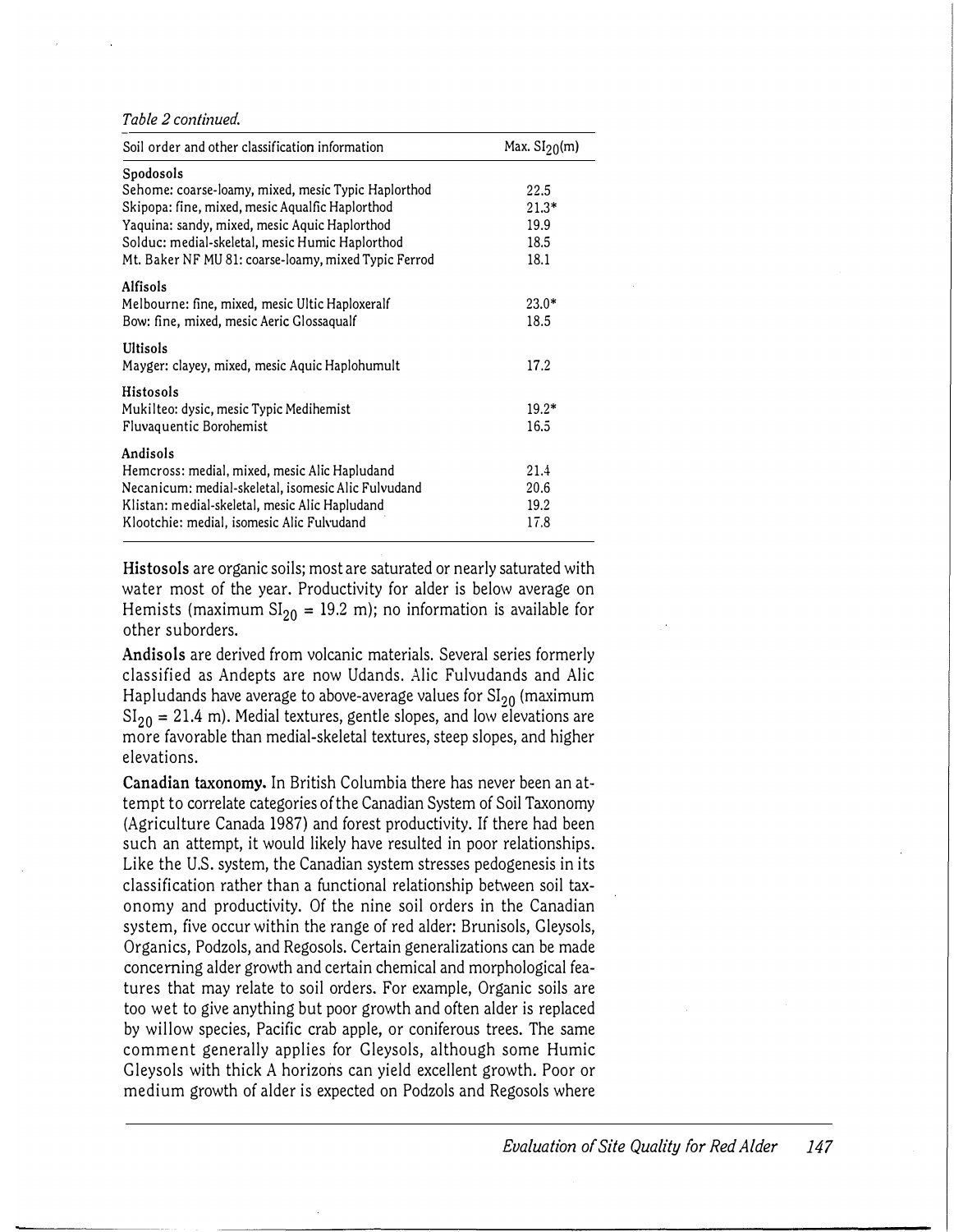the degree of eluviation and organic matter accumulation in surface horizons will result in great variability. Brunisols probably have the greatest chance of providing the best growth for alder, especially the Melanic and Sombric subgroups with thick A horizons.

When more information is available, it may be helpful to use the Canadian System of Soil Taxonomy with parent material classification to develop red alder productivity relationships. Even when taxonomic units are subdivided by parent material classes, however, the resulting subunits may still include more variability in particle size and drainage than is desirable for productivity prediction. In addition, such analysis would require fairly expert knowledge or large-scale soils mapping (e.g., 1:100,000).

#### Estimation Based on Other Species

Prediction of site index for a tree species has been done based on site index of another tree species, height growth of other tree species, or the presence, abundance, or size of understory plant species (Carmean 1975). The accuracy of the prediction is dependent on the ecological similarity of the two species (e.g., red alder and the species on which the prediction is based). In addition, it is important to know the type of data used in developing the prediction equations. General relationships exist between the site index values for geographically associated species; however, species differences in dependence on "growing-season". conditions, tolerance to poor drainage or flooding, need for soil-supplied nitrogen, and geographic and elevational ranges make any predictions of this type unreliable unless they are limited to sites where differences betvveen species in ecological tolerances are not strongly expressed.

Some past predictions have used a two-step estimation process in which the site index values for the species on which the prediction is based have not been directly measured; instead they were based on a second prediction relationship (e.g., the relationship between soil series and Douglas-fir site index). This adds another source of variability to the predicted value.

Red alder site index values from 23 stands did not differ significantly ( $p = 0.10$ ) among Douglas-

fir site classes (Harrington and Curtis 1986); that is, in that data set, Douglas-fir site class was not a good predictor of red alder site index. Sites classified as excellent for Douglas-fir consistently had above-average  $SI_{20}$  values for red alder; however, some of the highest red alder  $SI<sub>20</sub>$  values were on flood plains classified as unsuitable for Douglas-fir. Compared to Douglas-fir, red alder is more tolerant of occasional flooding, poor soil drainage, and low soil nitrogen (Minore 1979). Douglas-fir, on the other hand, has greater cold hardiness, especially to unseasonable frosts. In addition, because of its ability to photosynthesize during the winter (Waring and Franklin 1979) and its determinate pattern of height growth, Douglasfir may be able to better utilize sites with deep, well-drained to somewhat excessively drained soils.

Site index predictions for one species based on a value for another species will be most accurate if the range in site conditions is low or kept within specified bounds (e.g., low elevation, well-drained soils without major nutrient deficiencies) and if it is known that both species may be present on those sites. For example, it is probable that within plant association groups in which both species occur fairly accurate prediction equations could be developed. The relationships developed for one plant association group, however, could not be transported and used for other groups without testing. Based on actual measurements of red alder and Douglas-fir trees in low elevation, mixedspecies stands or pure-species, adjacent stands in western Washington, an  $R^2$  value of 0.47 ( $n = 29$ ) was reported (Fergerson et al. 1978). Although these sites were geographically associated, it is not known what range in ecological conditions was represented.

#### Estimation Based on Mathematical or Biologically Based Soil-Site Models

Prediction of site quality from soil and site characteristics has been a goal of many forestry studies over the years (see Carmean 1975). If the area of interest can be defined so that all site characteristics are similar except for a few (e.g., soils in the same area with similar parent material but differing rooting depths), then fairly accurate prediction equations can be developed. This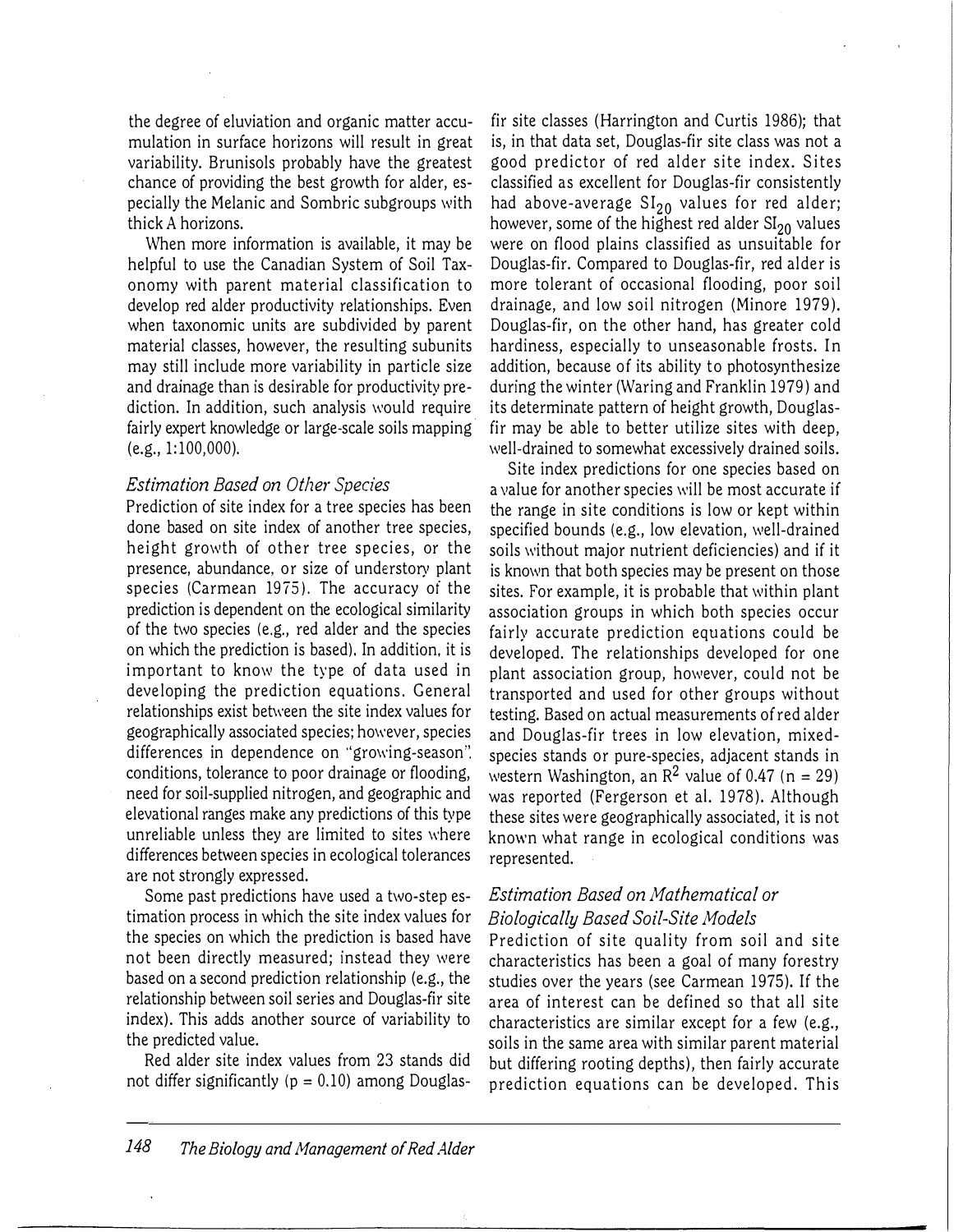approach to site index prediction requires that equations be developed for each group of interest. For example, McKee (1977) grouped loblolly pine soil-site plots first by soil series, then predicted site index within soil-series group based on soil physical and chemical properties. When regression equations developed from plots that represent a wide range in site conditions are tested with data from new plots, however, the equations have not held up well (i.e., the correlation between measured and predicted site index drops substantially) (see McQuilkin 1976). For red alder, this was demonstrated by Harrington (1984); a regression equation predicting site index had an  $R^2$  value of 0.95 for the 25 plots used in equation development but was worthless in predicting site index for a new set of 15 plots ( $R^2 = 0.05$ ).

Another approach to predicting site quality is to use a biologically based model. The best-known example of this approach is for southern hardwood species (Baker and Broadfoot 1977). Each part of the model is based on relationships that are consistent with what is known about the silvics of the species rather than on a mathematical fit from a specific data set. Such models require information on many variables, but are more robust in their performance. The model for red alder (Harrington 1986), for example, required information on 14 soil and site properties. It tested well  $(R^2 = 0.92$  and 0.80) with two data sets from western Washington and Oregon (Harrington 1986), but more poorly  $(R^2 = 0.42)$  with one from British Columbia (Courtin 1992). The model apparently needs to be modified to function outside the geographic area where it was developed.

## Estimation Based on British Columbian Biogeoclimatic Zones

In British Columbia, an approach to determining site quality and, indirectly, site index is the characterization of forest ecosystems using biogeoclimatic ecosystem classification. This system classifies the forest landscape for the purposes of site quality evaluation on the premise that the physical environment of an ecosystem can be simplified into three elements: regional climate, soil moisture regime, and soil nutrient regime (Pojar et al. 1987). Within this classification, the

biogeoclimatic subzones delineate those segments of the landscape with similar regional climate and the same zonal climax vegetation development. Then, for the purposes of site classification, units called site series group ecosystems based on similar soil moisture and nutrient regimes with the same regional climate. Site associations are site series that can occur across different regional climates; they are analogous to Daubenmire's habitat type classification or to the plant associations used by the U.S. Forest Service in many western states. Field personnel can determine biogeoclimatic units by using maps and differentiating characteristics and can key out moisture and nutrient regimes from physiographic information, soil physical and morphological criteria, and vegetation (Green et a!. 1984).

The link between site quality and site index evaluation for Douglas-fir has been made by developing regression equations using site associations (Green et a!. 1989) and soil moisture and nutrient regimes as categorical variables (Green et al. 1989; Klinka and Carter 1990). Ultimately, the goal is to incorporate site index into the biogeoclimatic ecosystem classification system by having a range of site index values for each site association. Some red alder site index information has been collected in British Columbia along with biogeoclimatic ecosystem classifications (data on file, British Columbia Ministry of Forestry, Burnaby), but not enough data are yet available to develop prediction equations.

# Relationships Between Site Index and Selected Site Characteristics

Currently many sites exist for which no site quality information is readily available for red alder because there are no suitable trees to measure and there is no information on soil or ecological classification (or if some classification has been made, the relationship between that classification unit and alder site quality is not known or is not known precisely enough). In the following sections we discuss relationships between site index and selected site characteristics. Knowledge of these relationships may provide managers with an approximate indication of site quality or at least with an appreciation for some of the factors that influence it. One useful way to examine the effect of a specific soil or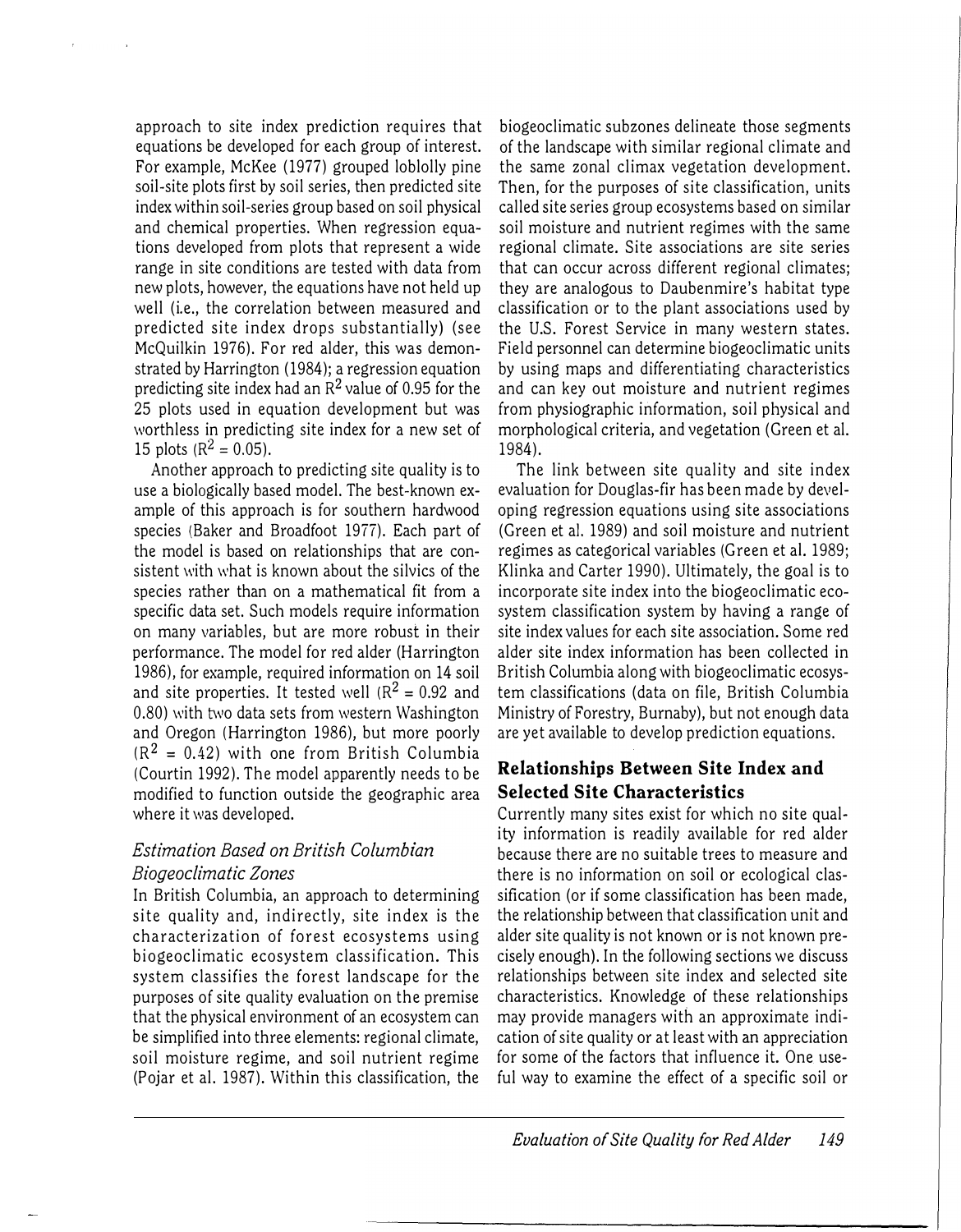

Figure 2. Relationship between red alder site index (base-age 20 years) and stand elevation (mean above sea level) for stands in western Oregon, Washington, and British Columbia. Plotting symbols indicate organization that collected data.

site factor (e.g., elevation) on a variable like site index that is influenced by many factors is to look at the *maximum* values of site index that are associated with each level of that factor. If sufficient data are available, this value will indicate the maximum that can be achieved when all other possible factors are at their optimum levels; this allows the effect of that factor alone to be examined. This technique, called boundary-line analysis, has been used in the analysis of plant-soil relations (see Evanylo and Sumner 1987; Harrington 1991).

#### Climatic Factors

Very little specific information is directly available on the relationships between red alder and climatic factors; most information is based on observations of height growth or site index in natural stands or on occurrence of natural stands. The variables we would assume to have an influence on site index are temperature (mean, minimum, maximum, length of frost-free period), precipitation (amount and timing, including frequency of ice or heavy snow), wind, and radiation (light levels and photoperiod). Unfortunately, few weather stations are located in or near alder stands for which we have site index information; thus; we usually must rely on correlated variables or estimation. For example, elevation is not a climatic variable but it is correlated with many climatic variables (such as length of the frost-free growing season or minimum and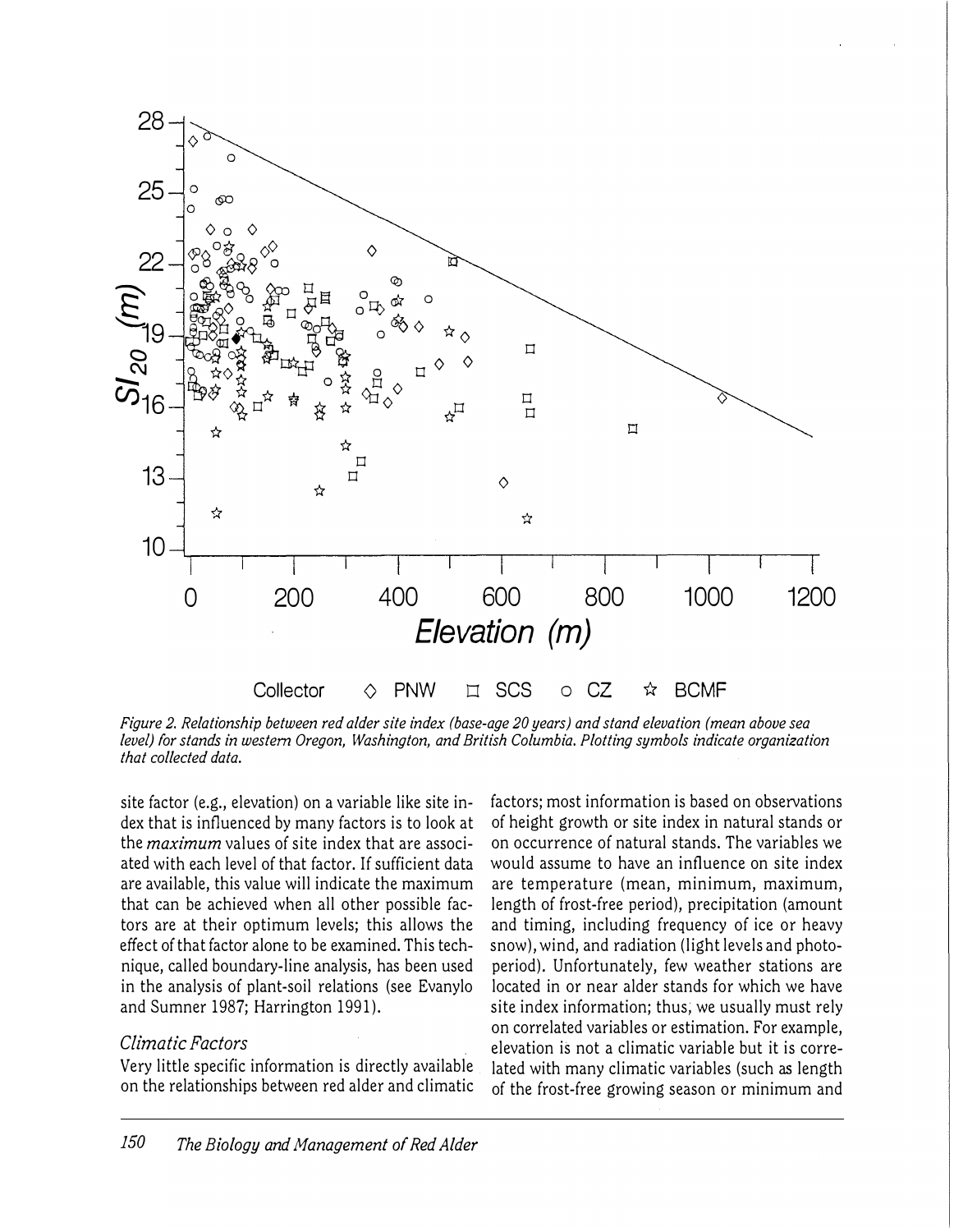maximum temperatures) and is easily obtainable. For some sites, specific information from adjacent weather stations is available and can be examined.

Elevation is strongly related to red alder site index and to species occurrence. For example, the highest values of red alder site index are at low elevations and the maximum site index value achievable declines as elevation increases (Fig. 2). Elevation alone will not accurately predict site index  $(R = 0.36, p < 0.01)$ , but it appears to set the upper limit for site index values. Specific information is not available to test which climatic variables are most closely associated with the observed effects on site index; however, we assume that length of the growing season and air temperature are key factors. Elevation values must be considered in the context of latitude. For example, in northern Oregon or southern Washington, red alder trees are found as high as 1100 m, but in Alaska they generally occur close to sea level. Since alder only occurs at fairly low elevations in the most northerly portion of its range, we would assume that the effect of elevation becomes more negative as latitude increases.

Precipitation during the growing season is an important factor in influencing alder tree growth (and site index). It should be recognized, however, that precipitation does not directly affect growth but is one of the variables that influence soil moisture during the growing season, a factor that directly influences growth (see discussion below). If all other factors are equal, site index increases as growing season precipitation increases up to about 45 em (1 April through 30 September). On well-drained sites without access to water tables, the species could undoubtedly benefit from additional growing-season precipitation (see the benefits from irrigation reported by DeBell and Giordano, Chapter 8); however, within the natural range of the species, higher precipitation is commonly associated with cooler temperatures, higher elevations, or more northerly latitudes, and does not result in higher values of site index.

Some climatic factors (e.g., high winds, the frequency of ice or heavy snow storms) influence site index for red alder by increasing the chances of top breakage rather than by directly influencing growth rates per se. These factors must be taken into account when evaluating sites near mountain passes, close to the ocean (without intervening topography), at high elevations, or in areas of locally unusual climatic conditions.

#### Soil Moisture

The availability of soil water during the growing season is a key factor influencing site quality for red alder. The importance of this factor can be seen in both the distribution of the species on the landscape and in its performance (Harrington 1990). Since red alder is deciduous, it is more dependent on favorable growing conditions during the summer months than its evergreen competitors (Waring and Franklin 1979). In most years, precipitation during the summer is insufficient to supply the water required for the species to achieve acceptable growth rates. Soil water available beyond that provided by current precipitation can come from storage in the soil profile, accessing soil moisture perched above temporary or permanent water tables, or from water transported by gravity from uphill positions.

Soil drainage classes used by the USDA Soil Conservation Service indicate how rapidly water applied to the soil surface will move downward through the profile. Plotting red alder site index against drainage class (Fig. 3) indicates that a wide range in site index occurs for all drainage classes. The sites with the very highest site index values were on soils classified as poorly drained. The apparent uniformity of maximum site index values for the other drainage classes, however, is somewhat misleading. Drainage classes do not take into account the availability of soil water from other sources. Thus, the maximum values for site index on well-drained or somewhat excessively drained soils are associated with plots on flood plains or stream terraces, where tree roots have access (at least for part of the growing season) to water tables, or with plots in lower slope positions, where they receive water from uphill locations.

Red alder can tolerate high water tables and flooding. Winter water tables at or close to the soil surface do not appear to reduce growth (Minore 1968; Minore and Smith 1971). The species is not hydrophytic, however, and its survival and growth will be reduced if high, unaerated water tables are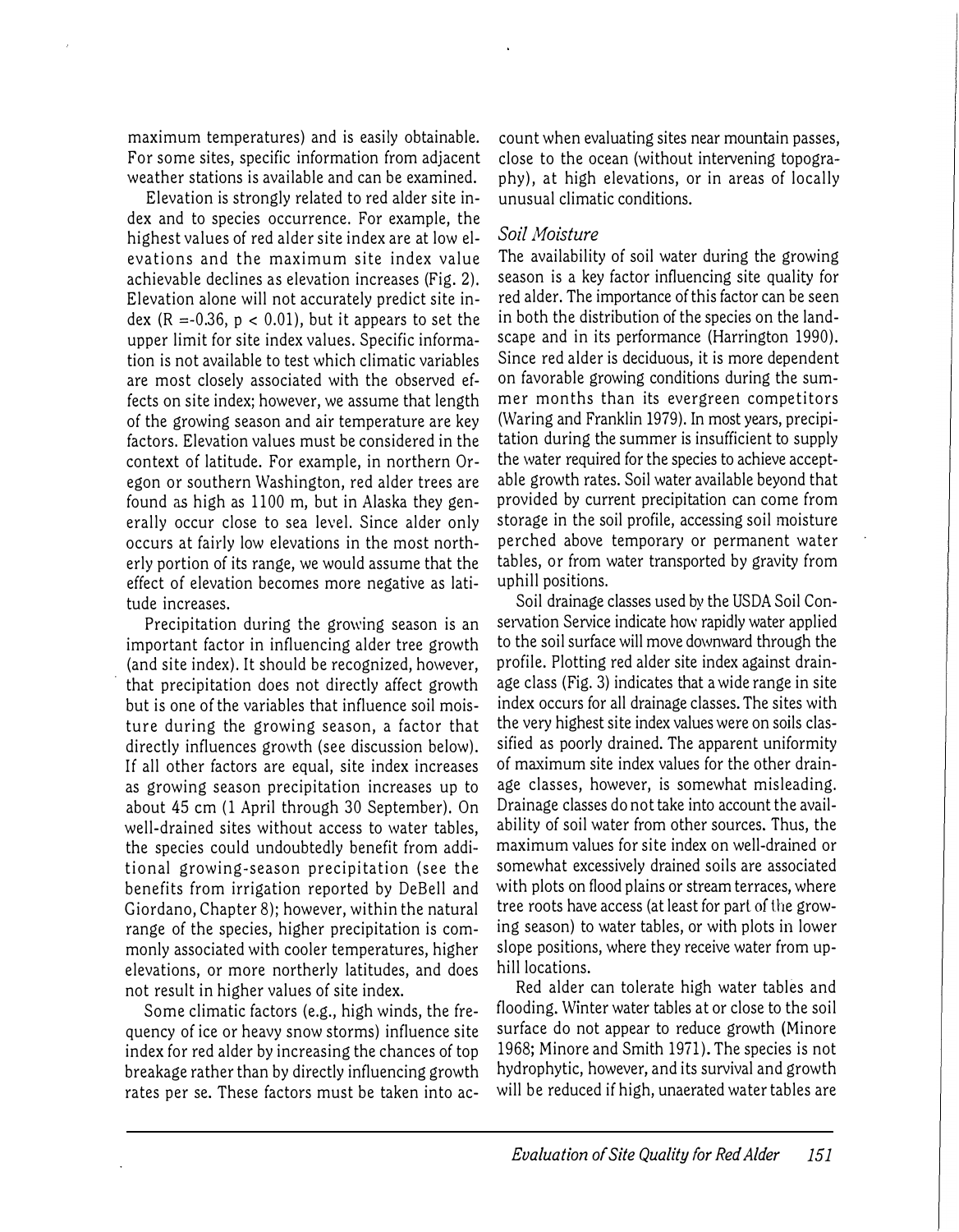

Figure 3. Relationship between red alder site index (base-age 20 years) and soil drainage class for stands in western Oregon and Washington. Data collected by the senior author or from the USDA Soil Conservation Service (SCS) Soil-Woodland data base. Plotting symbols indicate slope position class for each stand.

for nutrients (and for water when a seasonal water *Soil Physical Condition*<br>table recedes). Thus the best site index values Information on the relationship between red alder present during the growing season (for results from that is suitable for growth of fine roots; this can be tion of the soil profile; this concentrates roots in a ditions. low volume of soil and results in high competition among the plots classified as very poorly drained

artificial flooding experiments, see Minore 1968, a critical factor influencing tree growth. For ex-1970; Harrington 1987). Aerated water tables (e.g., ample, Tiarks and Shoulders (1982) concluded that those found on sites along rapidly moving rivers on phosphorus-deficient soils, uptake of phosphoand streams) are much more favorable for growth rus and height growth of pines were controlled by of alder than unaerated or stagnant water tables the volume of soil available for root exploration. (e.g., those in bogs). One effect of high water tables Very poorly drained soils can also be unproductive (particularly unaerated ones) is to restrict the area because some soil nutrients become less available where root growth can occur to the uppermost sec- or toxic substances increase under anaerobic con-

table recedes). Thus the best site index values Information on the relationship between red alder<br>among the plots classified as very poorly drained site quality and soil physical condition is limited. (Fig. 3) are those that have some microrelief Minore et al. (1969) reported substantial penetration present. The microrelief increases the soil volume of alder seedling roots *into* as well as growth *along*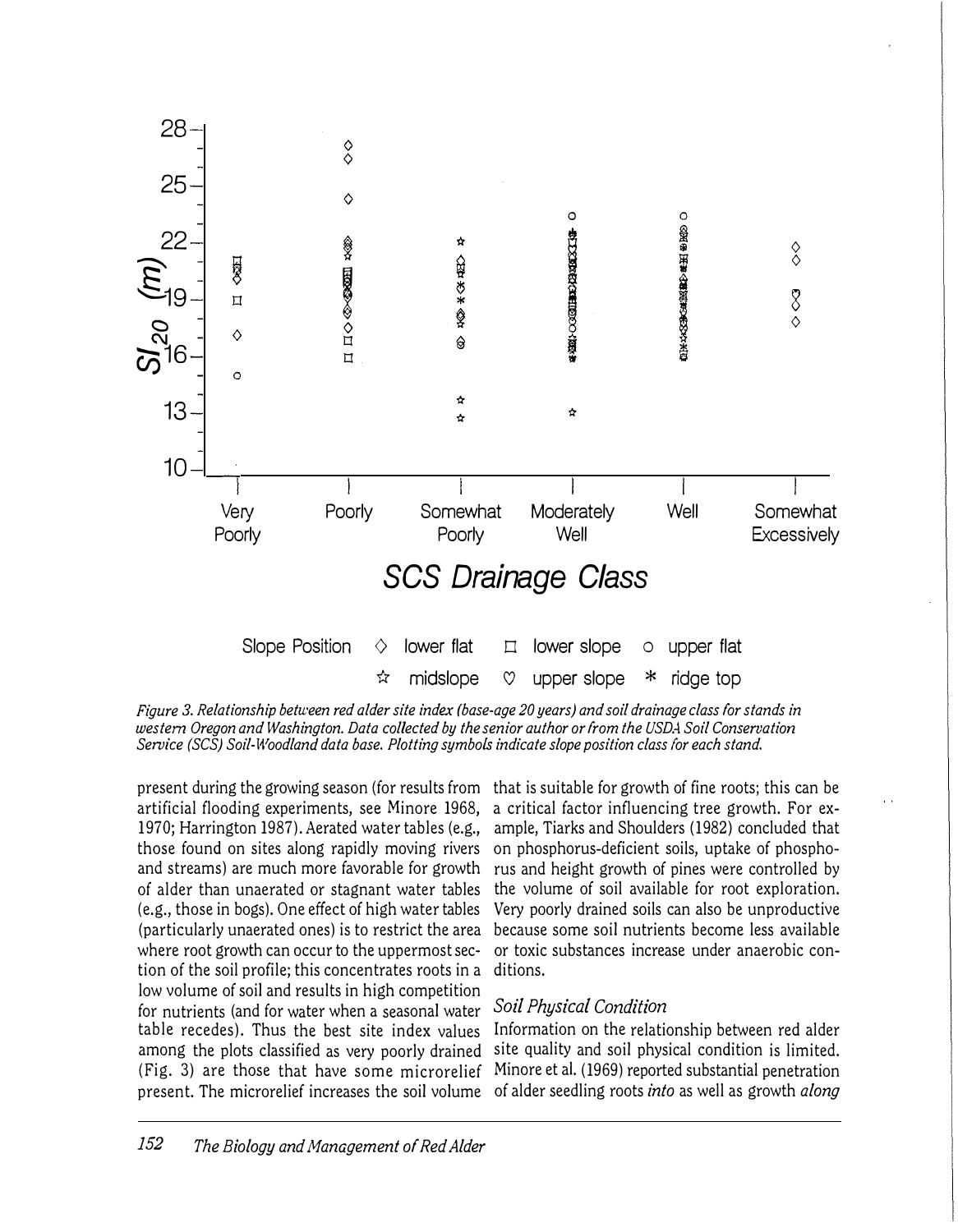the sides of soil cores of sandy loam that had been artificially compacted to a medium density of 1.45  $g/cm<sup>3</sup>$  (however, growth was less than at a lower density). At the highest soil density tested, seedling weight and root growth along the sides of the cores was the same as at the medium density, however, depth of root penetration into the cores was sharply reduced. This is consistent with personal observations that tree roots in high bulk density soils often grow along ped faces or at horizon boundaries. It appears that root growth can be somewhat plastic (or opportunistic) if soil structure is strongly developed. Strong soil structure provides channels for growth of roots and for movement of soil solutions and gases.

The presence of soil organic matter improves soil physical condition by promoting favorable soil structure and decreasing soil bulk density. Soil organic matter is also beneficial in increasing or retaining soil water and nutrients (see below). Red alder is a "soil builder." Because it increases soil organic matter more quickly than do many of its associated species, the negative effects of low soil organic matter may be smaller or shorter in duration than those for many other species. Young trees, however, grow more poorly in soils with very low organic matter contents.

#### Nutrient Availability

Nutrient availability influences site index, but information on how specific levels of a nutrient or groups of nutrients impact site index is not available. Most information on nutrient availability is indirect in nature. For example, the low maximum site index values in some soil orders may indicate that these older weathered (and leached) soils have lower nutrient availability than the younger, less weathered soils present in other orders. Red alder is tolerant of fairly low pH conditions, but maximum site index values are not associated with the most acid soils. The reduction in site index as pH decreases probably is primarily the effect of reduced availability of the macronutrients (and some micronutrients) at low pH and not the effect of hydrogen concentration per se. Based on information from 129 sites,  $SI_{20}$  values  $\geq$  21 m are on sites with pH values between 4.5 and 5.6 (measured in water) in the 0- to 30-cm surface soil (see discussion below and Fig. 5). This is similar to the optimum range of 4.6 to 5.5 previously reported (Harrington 1986).

One complication in the relationship between alder site quality and nutrient availability is that alder stands may cause changes in soil chemistry. Long-term presence of alder species on sites in the United States and Canada resulted in decreases in soil pH in all studies examined by Bormann et al. (Chapter 3); the decrease was greatest in basic, primary-succession soils and least in acidic, older soils. Van Miegroet and Cole (1988) attributed pH decreases to reduced base saturation resulting from nitrification. Binkley and Sollins (1990) concluded that qualitative changes in soil organic matter other than base saturation are also important factors influencing changes in soil pH. In contrast to the results in North America, Mikola (1966) reported that the presence of gray or black alder trees or the additions of alder leaf litter *increased* soil pH in acidic forest soils ( $pH < 5.0$ ) or in a nursery soil  $(pH = 5.4)$ . Thus, the long-term effects of alder on soil pH (and consequently on nutrient availability) may differ depending on initial soil conditions and on climatic or other site conditions. More work is needed to predict the site-specific, long-term effects of alder on soil chemistry-and on site quality.

The macronutrient that seems to be of particular importance to red alder nutrition is phosphorus (Radwan and DeBell, Chapter 15), which becomes less available at low pH. Not only are many red alder stands on soils low in pH, but they are on imperfectly drained sites where soil rooting volume and thus total available soil phosphorus is low. For example, Figure 4 demonstrates that at low levels of available soil phosphorus (defined as phosphorus concentration times rooting depth), maximum  $SI<sub>20</sub>$  increases linearly with increasing available soil phosphorus. Availability of phosphorus, however, can also be important on well-drained sites, In one trial on a sandy, well-drained soil, red alder trees responded to additions of phosphorus or to irrigation, but no additional increases in growth were realized when irrigation and phosphorus were combined (DeBell et al. 1990). Phosphorus is considered important in promoting root growth; under the right conditions high levels of phosphorus may promote enough additional root growth to increase the tree's capacity for water uptake.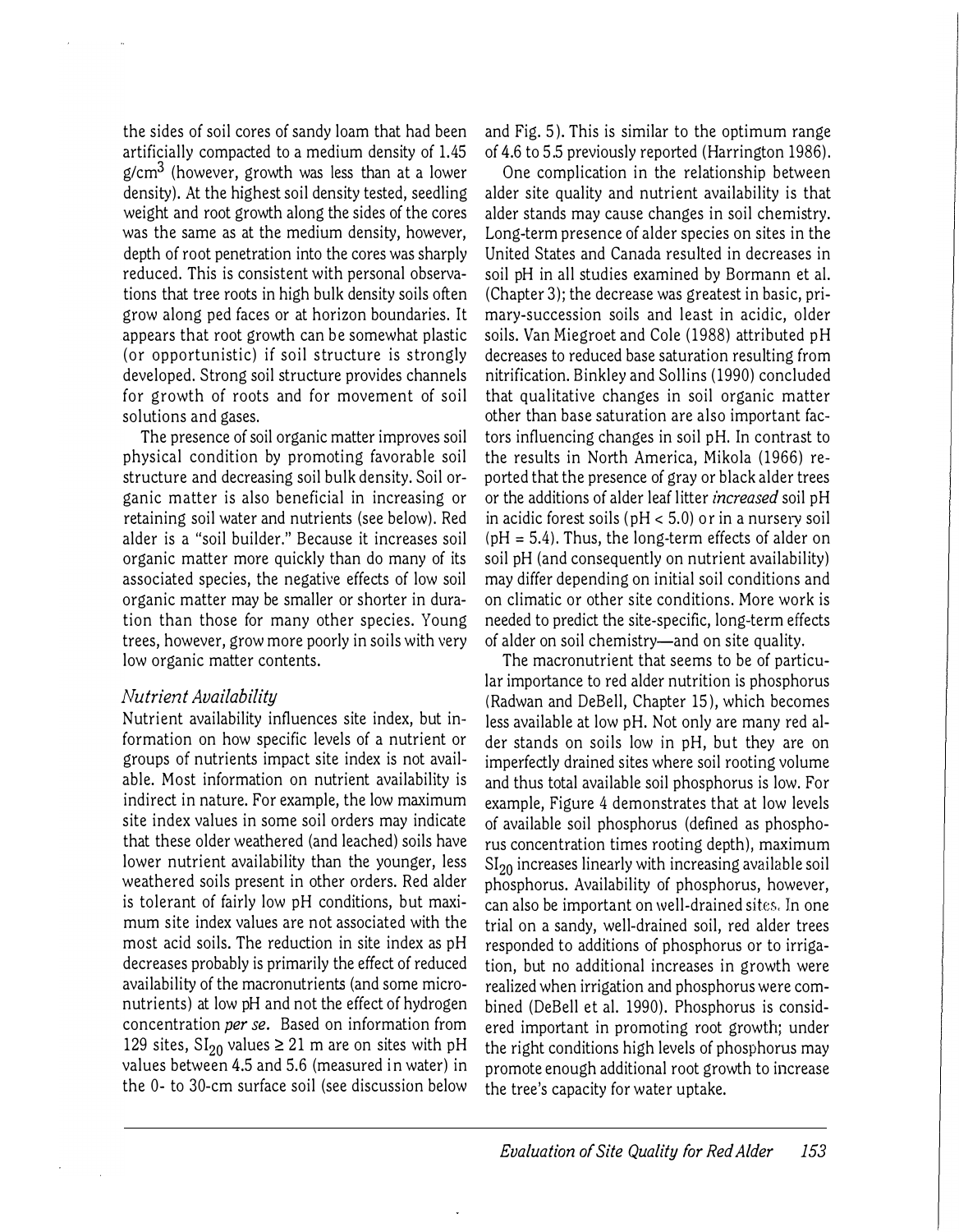

Figure 4. Relationship between red alder site index (base-age 20 years) and available soil phosphorus (defined as (Bray #]-extractable P in 0- to 30-cm layer in ppm) x (rooting depth in centimeters)}.

Relationships between red alder site quality and micronutrients are even less well understood than those involving the macronutrients. Generally molybdenum and boron become less available at low pH, while iron, manganese, zinc, copper, and cobalt become more available. Availability of specific micronutrients is also affected by soil oxygen levels. Some poorly drained organic soils may have such low availability of micronutrients (due to both pH and anaerobic effects) that growth is significantly reduced. For example, gray alder planted on a peat bog in Sweden grew very poorly until boron was applied (Rytter et al. 1990).

Hughes et al. ( 1968) pointed out that red alder seedling growth responses to nutrient amendments must be interpreted carefully as fertilizer additions can alter soil pH and stimulate or depress elements other than those present in the fertilizer amendment. Thus, they attributed some of the beneficial effects of calcium additions to its associated increase in soil pH and decrease in manganese uptake. Similarly, negative effects of nitrogen additions were partially attributed to the associated reduction in soil pH and the stimulation of manganese uptake. In our data, the most productive sites ( $SI_{20} \geq 21$  m) have low to moderate values of soil iron or manganese. The data presented in Figure 5 indicate that the most productive sites  $(SI_{20})$ > 21 m) have available iron values < 30 ppm in the 0- to 30-cm soil layer. None of the most productive sites were in pH class 1 (4.00 to 4.49), and all the sites with iron values  $> 60$  ppm were in pH class 1.

Red alder seedlings in a growth chamber grew dramatically better on forest floor material from a hemlock stand than on rotten wood (Minore 1972);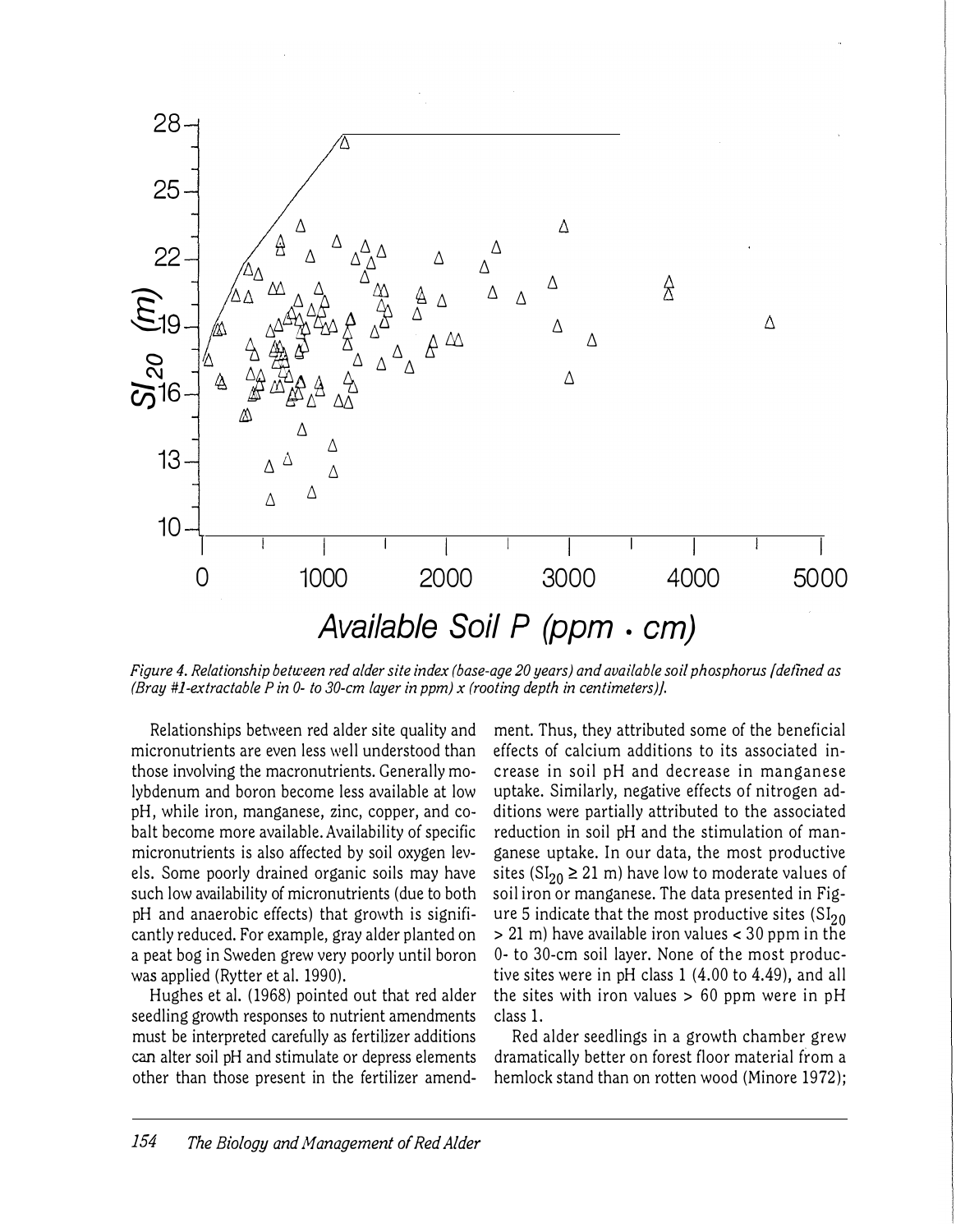this difference was attributed to higher nutrient availability in the forest floor and to observed differences in rooting habit and nodule formation between the two media. Under natural conditions, the presence of very high soil organic matter contents (> 25 percent) is not favorable, as it indicates low organic matter turnover rates (and thus, low nutrient cycling rates) associated with cold temperatures (high elevation or northerly latitude) or low oxygen (very poorly drained soils) (Harrington 1986).

#### Influences of Management Activities on · Site Quality

Silvicultural decisions can influence site quality or apparent site quality (i.e., situations where measured site quality or site index has been altered but no changes have been made to the inherent productive capacity of the site) in several ways. Choice of genotype or planting stock and control of conditions at stand establishment influence early growth of red alder. Under many circumstances, these early gains will probably still be measurable at index age and thus will result in an apparent increase in site quality. For many species, separate site index and height growth curves have been developed for natural and planted stands as field observations indicated differences in growth rates.



Figure 5. Relationship between red alder site index (base-age 20 years) and available iron concentration in the 0- to 30-cm soil layer. Plotting symbols indicate pH class (pH measured in water) for the same soil layer.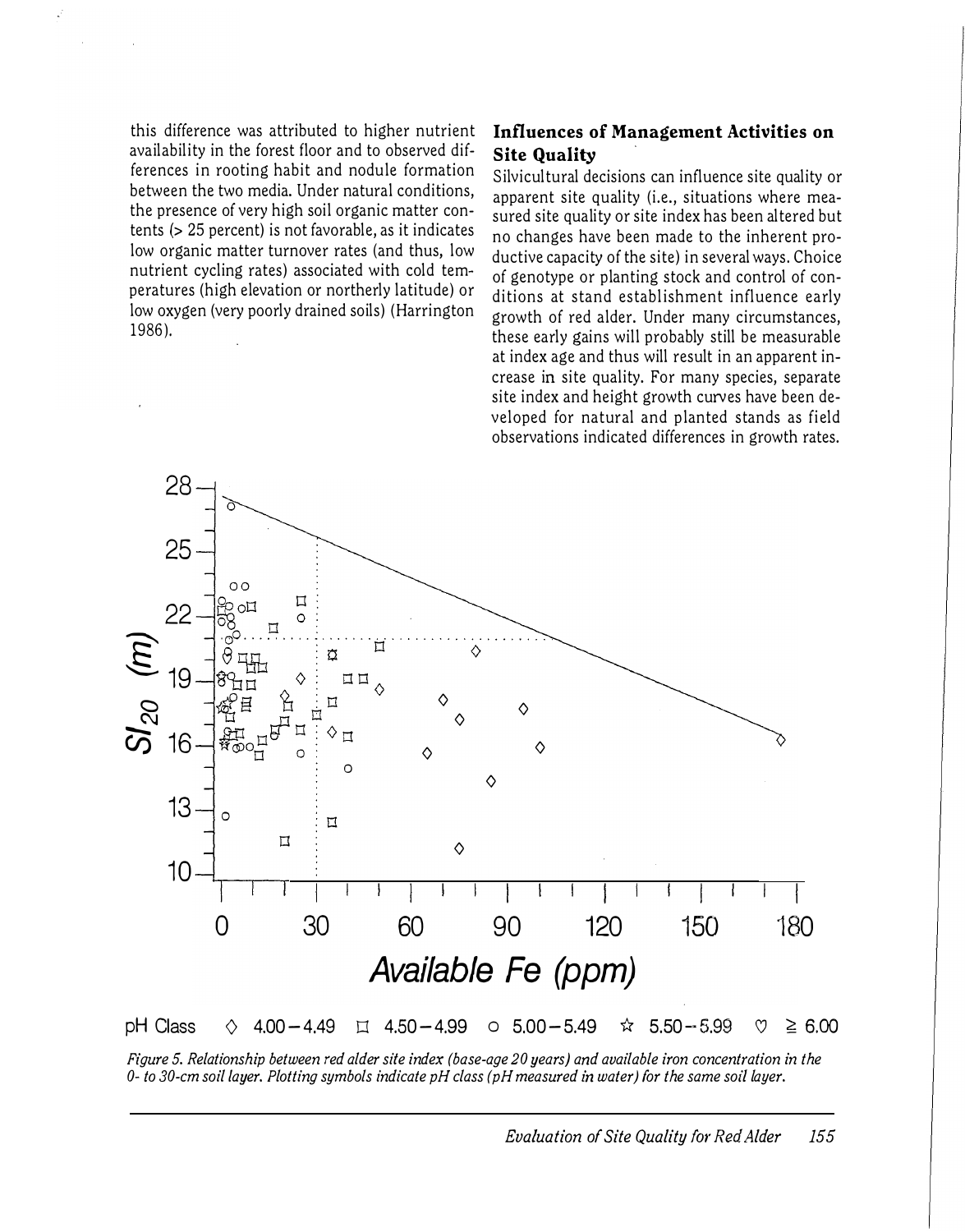Spacing experiments have indicated that alder height growth is influenced by initial stand spacing with maximum height growth occurring at intermediate spacings (DeBell and Giordano, Chapter 8). It is not yet known how persistent those differences in early height growth will be or how differences in apparent site index will relate to other measures of productivity. In addition, planting specific genotypes with high growth rates or tolerances for specific site conditions may alter apparent site quality. Other management activities actually alter the inherent productive capacity of the site for short or long periods of time. Examples of such activities include drainage, irrigation, fertilization, burning, and treatments that increase or decrease soil compaction. Not enough is known to predict the specific conditions under which these activities influence site qua lity for red alder or the magnitude or duration of the effects. And, as discussed earlier, we do not know \Vhich sites may be degraded (decreased soil pH and increased cation leaching) or under what conditions changes in site quality may occur by growing repeated crops of pure alder (Bormann et al., Chapter 3).

#### Future Research Needs

Our knowledge base from which to evaluate site quality for red alder is quite limited. Polymorphic site curves for the species (Harrington and Curtis 1986) ex ist, and this chapter includes recommendations on their use. A research priority should be to determine if planted or managed stands require new curves or adjustments to the existing ones. Alternative methods to evaluate site quality for red alder are in their infancy. Expanded work on biologically based soil-site or biogeoclimatic-site models could help pinpoint areas where our understanding of the underlying biological relationships is weak. This could be coordinated with more basic plant nutrition research to maximize the returns. For example, additional research is needed on the relationships among soil organic matter, pH, aeration, nutrient availabi lity, and growth of alder. Improved understanding of these relationships could pinpoint which soils warrant testing to improve accuracy of site quality estimation. In addition, the general topic of how management activities affect short-term or long-term site quality for red alder stands should also be a high priority for future research.

## Acknowledgments

Some of the soil-site data collected in Washington and Oregon was supported by funding from the U.S. Department of Energy, Woody Crops Program, under interagency agreement DE-AI05-810R20914. Data collection for the sites in British Columbia was supported by funding from the Canada-British Columbia Forest Resources Development Agreement, 1985-90 Backlog Reforestation Program, Research and Development Subprogram Project No. 2.54 (red alder component).

## Literature Cited

- Agriculture Canada Expert Committee on Soil Survey. 1987. The Canadian system of soil classification. 2nd ed. Agric. Canada Pub. 1646.
- Baker, J. B., and W. M. Broadfoot. 1977. A practical field method of site evaluation for eight important southern hardwoods. USDA For. Serv., Southern For. Exp. Sta., Gen. Tech. Rep. S0-14.
- Binkley, D., and P. Sollins. 1990. Factors determining differences in soil pH in adjacent conifer and alder-conifer stands. Soil Sci. Soc. Am. J. 54:1427-1433.
- Bishop, D. M., F. A. Johnson, and G. R. Staebler. 1958. Site curves for red alder. USDA For. Serv., Res. Note PNW-162.
- Carmean, W. H. 1975. Forest site quality evaluation in the United States. Advances in Agronomy 27:209-269.
- Chambers, C. J. 1983. Empirical yield tables for predominately alder stands in western Washington. 4th print. Washington State Dept. of Natural Resources, DNR Rep. 31. Olympia, WA.
- Courtin, P. J. 1992. The relationships between the ecological site quality and the site index and stem form of red alder in southwestern British Columbia. M.S. thesis, Univ. of British Columbia, Vancouver.
- Curtis, R. 0. 1983. Procedures for establishing and maintaining permanent plots for silvicultural and yield research. USDA For. Serv., Gen. Tech. Rep. PNW-155.
- DeBell, D. S., B. C. Wilson, and B. T. Bormann. 1978. The reliability of determining age of red alder by ring counts. USDA For. Serv., Res. Note PNW-318.
- DeBell, D. S., M. A. Radwan, D. L. Reukema, J. C. Zasada, W. R. Harms, R. A. Cellarius, G. W. Clendenen, and M. R. McKevlin. 1989. Increasing the productivity of biomass plantations of alder and cottonwood in the Pacific Northwest. Annual technical report submitted to the U.S. Dept. of Energy, Woody Crops Program.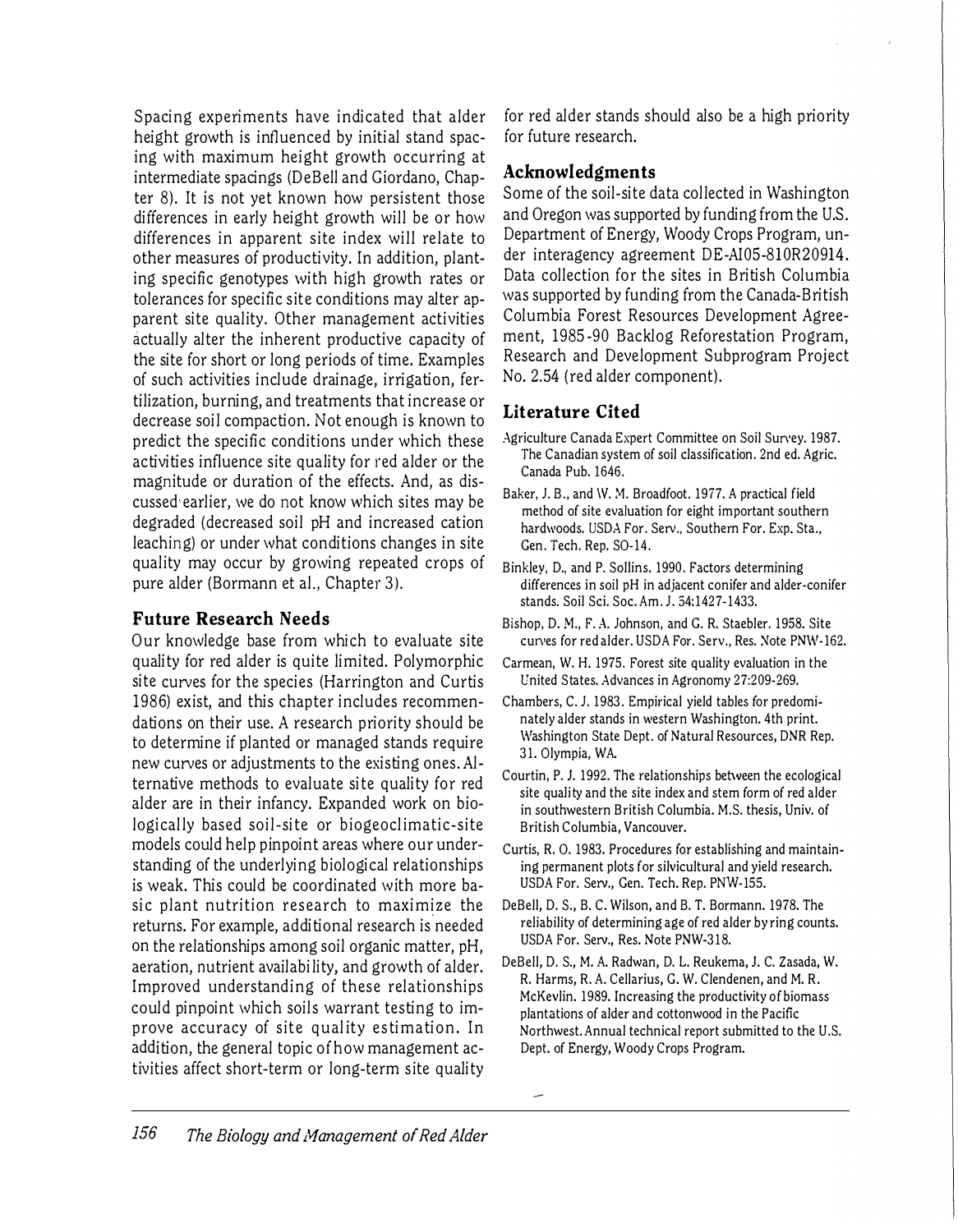DeBell, D. S., M. A. Radwan, C. A. Harrington, G. W. Clendenen, J. C. Zasada, W. R. Harms, and M. R. McKevlin. 1990. Increasing the productivity of biomass plantations of alder and cottonwood in the Pacific Northwest. Annual technical report submitted to the U.S. Dept. of Energy, Woody Crops Program.

Evanylo, G. K., and M. E. Sumner. 1987. Utilization of the boundary line approach in the development of soil nutrient norms for soybean production. Comm. Soil Sci. Plant Anal. 1 8: 1379-1401.

Fergerson, W., G. Hoyer, M. Newton, and D.R. M. Scott. 1978. A comparison of red alder, Douglas-fir, and western hemlock productivities as related to site: a panel discussion. In Utilization and management of alder. Compiled by D. G. Briggs, D. S. DeBell, and W. A. Atkinson. USDA For. Serv., Gen. Tech. Rep. PNW-70. 175-182.

Green, R. N., P. J. Courtin, K. Klinka, R. J. Slaco, and C. A. Ray. 1984. Site diagnosis, tree species selection and slashburning guidelines for the Vancouver Forest Region. Land Manage. Handb. 8., British Columbia Ministry of Forests, Victoria.

Green, R. N., P. L. Marshall, and K. Klinka, K. 1989. Estimating site index of Douglas-fir (Pseudotsuga menziesii {Mirb.} Franco) from ecological variables in southwestern British Columbia. For. Sci. 35:50-63.

Harrington, C. A. 1984. Site quality prediction for red alder. Agronomy Abstracts 76th annual meeting. 260-261.

--. 1986. A method of site quality evaluation for red alder. USDA For. Serv., Gen. Tech. Rep. PNW-192.

--. 1987. Responses of red alder and black cottonwood seedlings to flooding. Physiol. Plant. 69:35-48.

-. 1990. Alnus rubra Bong.—red alder. In Silvics of North America, vol. 2, Hardwoods. Technically coordinated by R. M. Burns and B. H. Honkala. USDA For. Serv., Agric. Handb. 654. Washington, D.C. 116-123.

-. 1991. PTSITE—a new method of site evaluation for loblolly pine: model development and user's guide. USDA For. Serv., Southern For. Exp. Sta., Gen. Tech. Rep. S0 81.

Harrington, C. A., and R. O. Curtis. 1986. Height growth and site index curves for red alder. USDA For. Serv., Res. Pap. PNW-358.

Hughes, D. R., S. P. Gessel, and R. B. Walker. 1968. Red alder deficiency symptoms and fertilizer trials. In Biology of alder. Edited by J. M. Trappe, J. F. Franklin, R. F. Tarrant, and G. M. Hansen. USDA For. Serv., PNW For. Range Exp. Sta., Portland, OR. 225-237.

Klinka, K. and R. E. Carter. 1 990. Relationships between site index and synoptic environmental factors in immature Douglas-fir stands. For. Sci. 36:815-830.

McKee, W. H., Jr. 1977. Soil-site relationships for loblolly pine on selected soils. In Proceedings 6th Southern Forest Soils Workshop, 19-21 October 1976, Charleston, SC. USDA For. Serv., State and Private Forestry, Southeastern Area, Atlanta, GA. 1 15-120.

McQuilkin, R. A. 1976. The necessity of independent testing of soil-site equations. Soil Sci. Soc. Amer. J. 40:783-785.

Mikola, P. 1966. The value of alder in adding nitrogen in forest soils. Final Report for Project E8-FS-46, grant EG-Fi- 131 under P.L. 480. Dept. of Silviculture, Univ. of Helsinki, Finland.

Minore, D. 1968. Effects of artificial flooding on seedling survival and growth of six northwestern tree species. USDA For. Serv., Res. Note PNW-92.

--. 1970. Seedling growth of eight northwestern tree species over three water tables. USDA For. Serv., Res. Note PNW-115.

-. 1972. Germination and early growth of coastal tree species on organic seed beds. USDA For. Serv., Res. Pap. PNW-135.

--. 1979. Comparative autecological characteristics of northwestern tree species-a literature review. USDA For. Serv., Gen. Tech. Rep. PNW-87.

Minore, D., and C. E. Smith. 1971. Occurrence and growth of four northwestern tree species over shallow water tables. USDA For. Serv., Res. Note PNW-160.

Minore, D., C. E. Smith, and R. F. Woollard. 1969. Effects of high soil density on seedling root growth of seven northwestern tree species. USDA For. Serv., Res. Note PNW-112.

Mitchell, K. J., and K. R. Poisson. 1 988. Site index curves and tables for British Columbia: coastal species. Canadian Forestry Service and British Columbia Ministry of Forests, FRDA Rep. 37.

Pojar, J., K. Klinka, and D. V. Meidinger. 1987. Biogeoclimatic ecosystem classification in British Columbia. For. Ecol. Manage. 22:119-154.

Rytter, L., U. Granhall, and A. S. Arveby. 1990. Experiences of grey alder plantations on a peat bog. In Fast growing and nitrogen fixing trees. 8-12 October 1989, Marburg. Edited by D. Werner and P. Muller. Gustav Fischer Verlag, Stuttgart. 1 12-114.

Snell, J. A. K., and S. N. Little. 1983. Predicting crown weight and bole volume of five western hardwoods. USDA For. Serv., Gen. Tech. Rep. PNW-151.

Soil Survey Staff. 1975. Soil taxonomy. USDA Soil Conservation Serv., Agric. Handb. 436. Washington, D.C.

Tiarks, A. E., and E. Shoulders. 1982. Effects of shallow water tables on height growth and phosphorus uptake by loblolly and slash pines. USDA For. Serv., Southern For. Exp. Sta., Res. Note S0-285.